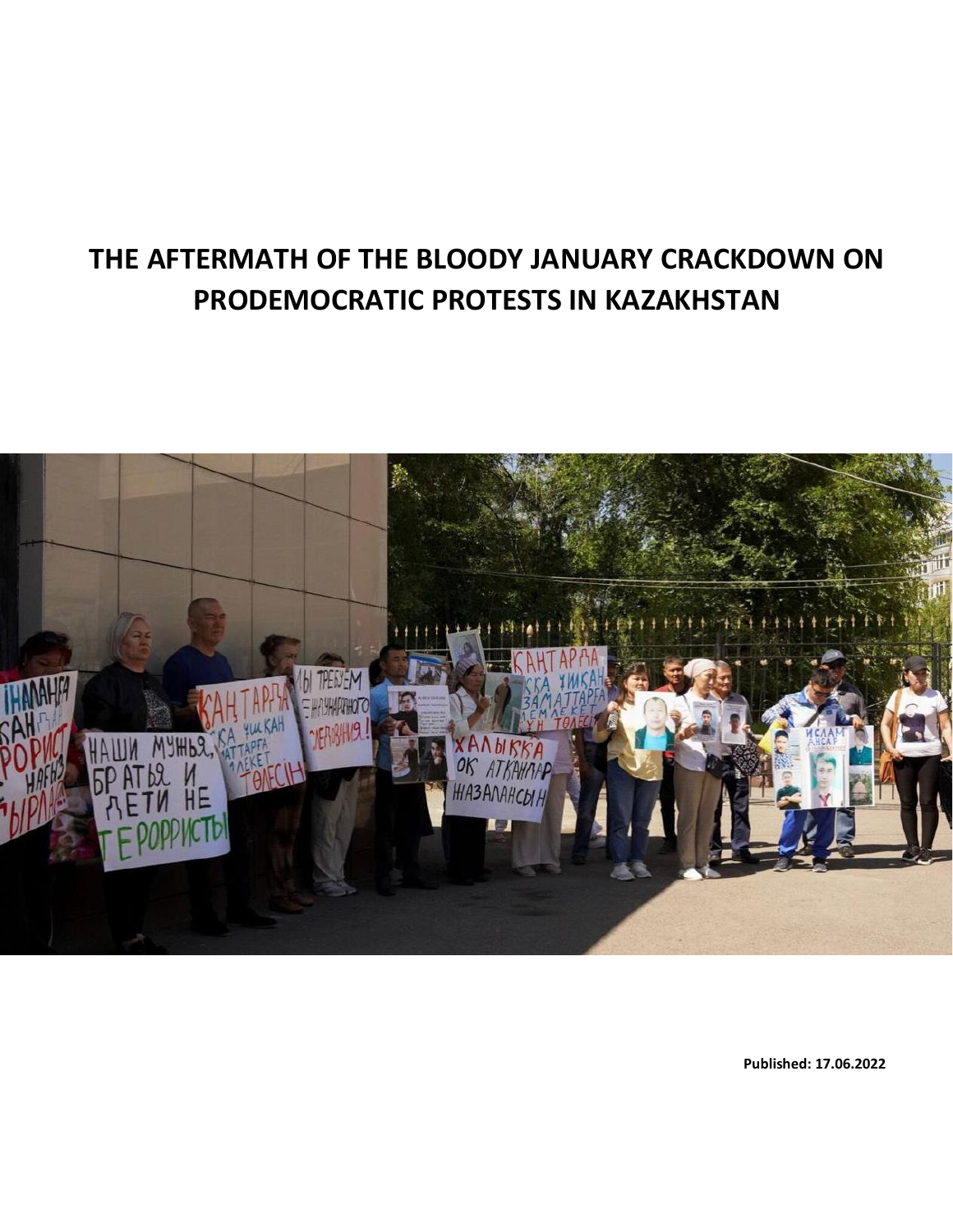**The Open Dialogue Foundation** was established in Poland in 2009 on the initiative of Ukrainian student and civic activist Lyudmyla Kozlovska (who currently serves as President of the Foundation). Since its founding, statutory objectives of the Foundation include the protection of human rights, democracy and the rule of law in the post-Soviet area. In July 2017 area of interest of the Foundation was expanded due to the rapidly deteriorating situation in Poland and other EU member states affected by illiberal policies implemented by their populist governments. The Foundation has its permanent representations in Brussels, Warsaw and Kyiv.



Website: [https://odfoundation.eu/](about:blank); e-mail[: odfoundation@odfoundation.eu](about:blank)

Twitter[: @ODFoundation](about:blank)

**Human Rights Protection Foundation Qaharman** – a Kazakhstani human rights organisation which was established for the purpose of protecting fundamental human rights in Kazakhstan, in particular, the right to peaceful assembly, right to a fair trial, and right to participation in the management of state affairs, as well as freedom of speech and dissemination of information. As a public initiative, Qaharman began its activities in Kazakhstan in 2019, and in February 2020, it was officially registered. One of its leaders is Dana Zhanay. Qaharman activists monitor politically motivated trials and the right to peaceful assembly.

Twitter: [@qaharman\\_kz](about:blank) ; e-mail[: qaharman.hr@gmail.com](about:blank)

**The human rights movement '405'** is a public initiative founded in 2019. One of its leaders is Anna Shukeyeva. The main goal of the movement is to protect participants of peaceful assemblies and bloggers who are subject to political prosecution under Article 405 of the Criminal Code of Kazakhstan ("participation in the activities of the organisation after its recognition as extremist"). The movement protects the right to peaceful expression, which should not be regarded by the authorities as 'extremism'.

Twitter[: @hr405kz](about:blank) ; e-mail[: movement405hr@gmail.com](about:blank)

**The Bostandyq Kz human rights movement** intends to fight for the observance of the constitutional rights and freedoms of the citizens of Kazakhstan, and to inform about human rights violations in the country. The movement was founded on 14 September 2020 and its leaders are Daryn Khassenov, Berik Mustagulov, Kaliaskar Amrenov and Lyazzat Anafina.

Facebook[: Bostandyq Kz](about:blank)

**The human rights movement Veritas** was established on 17 September 2020. The aim of the movement is to protect human rights in Kazakhstan, with special attention to freedom of speech, peaceful assembly and peaceful association. The movement monitors the implementation of Kazakhstan's commitments in the areas of human rights, environment, health and anti-corruption, and informs the EU, the UN, PACE, the OSCE, GRECO and the governments of democratic states about the results of the monitoring. Veritas conducts public campaigns to protect politically persecuted activists, political prisoners and victims of torture. The leaders of the movement are: Aliya Zhakupova, Alma Nurusheva, Gulzhanat Temirkhan, Nazym Serikpekova, Roza Musayeva.

Facebook[: Veritas human rights movement](about:blank) ; e-mail[: veritas15.09.20@gmail.com](about:blank)







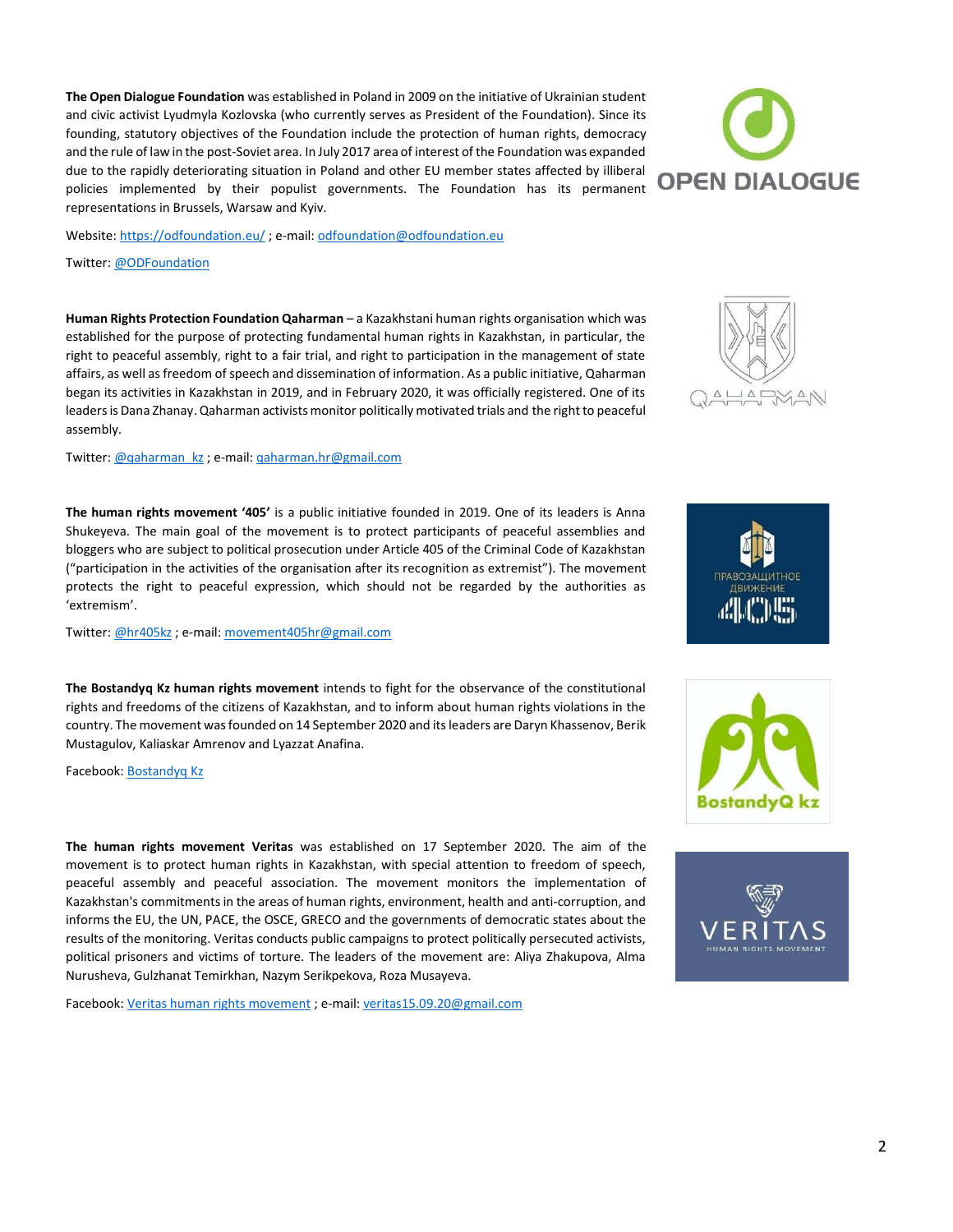**`The "Femina Virtute" human rights movement**, was established on 4 November 2020, and aims to combat discrimination against women in Kazakhstan and to document violations of women's, civil and political rights. The members of the movement conduct solidarity actions in defence of human rights and train citizens to defend their rights. Based on the monitoring results, the movement provides information to the European Parliament, the European Commission, the UN, the OSCE, the Council of Europe, governments and politicians of the EU states, as well as the USA, Canada, Australia, the UK, Norway and Switzerland. The leaders of the movement are Aizhan Ismakova, Ulbolsyn Turdiyeva and Sholpan Dzhanzakova.

Facebook[: Femina Virtute](about:blank) ; e-mail: [ulbolsynturdieva@gmail.com](about:blank)

**Human rights movement "Article 14"** was established on 5 November 2020 with the aim of monitoring the right to fair justice in Kazakhstan. The members of the movement inform citizens of Kazakhstan and the international community about violations of the right to a fair trial, fight for greater transparency in the justice process, and draw public attention to violations during trials. The leaders of the movement are: Abaibek Sultanov, Almas Nurlybayev, Saule Aimukhametova, Bibigul Imangaliyeva.

Facebook[: Article Hrm](about:blank) ; e-mail[: article14hrm@gmail.com](about:blank)

**The Human Rights movement Elimay** was established on 17 October 2020. The movement aims to protect civil and political rights and freedoms in Kazakhstan. The movement calls to put an end to all forms of political repression and release of political prisoners in Kazakhstan. The movement's leaders are: Raigul Sadyrbayeva, Aliya Issenova, Bayan Akberdinova, Tlegen Zhubanov and Serik Chalabayev. Raigul Sadyrbayeva was arrested after drafting this report. She is under criminal prosecution now. She is faces up to 10 years imprisonment.

Facebook: [ELIMAY ~ defence of human rights in Kazakhstan](about:blank) ; e-mail[: elimayfreedom@gmail.com](about:blank)

**Botagoz Jardemalie** - a human rights lawyer from Kazakhstan, a member of the New York Bar Association.

#### **Project Manager:**

Lyudmyla Kozlovska (the Open Dialogue Foundation)[: lyudmylakozlovska@odfoundation.eu](about:blank)

**Cover photo:** Vlast.kz

**Copyright**: the Open Dialogue Foundation, FIDU, Qaharman, 405, Bostandyq Kz, Veritas, Femina Virtute, Article 14, Elimay, We are Against Torture, Botagoz Jardemalie 17 June 2022





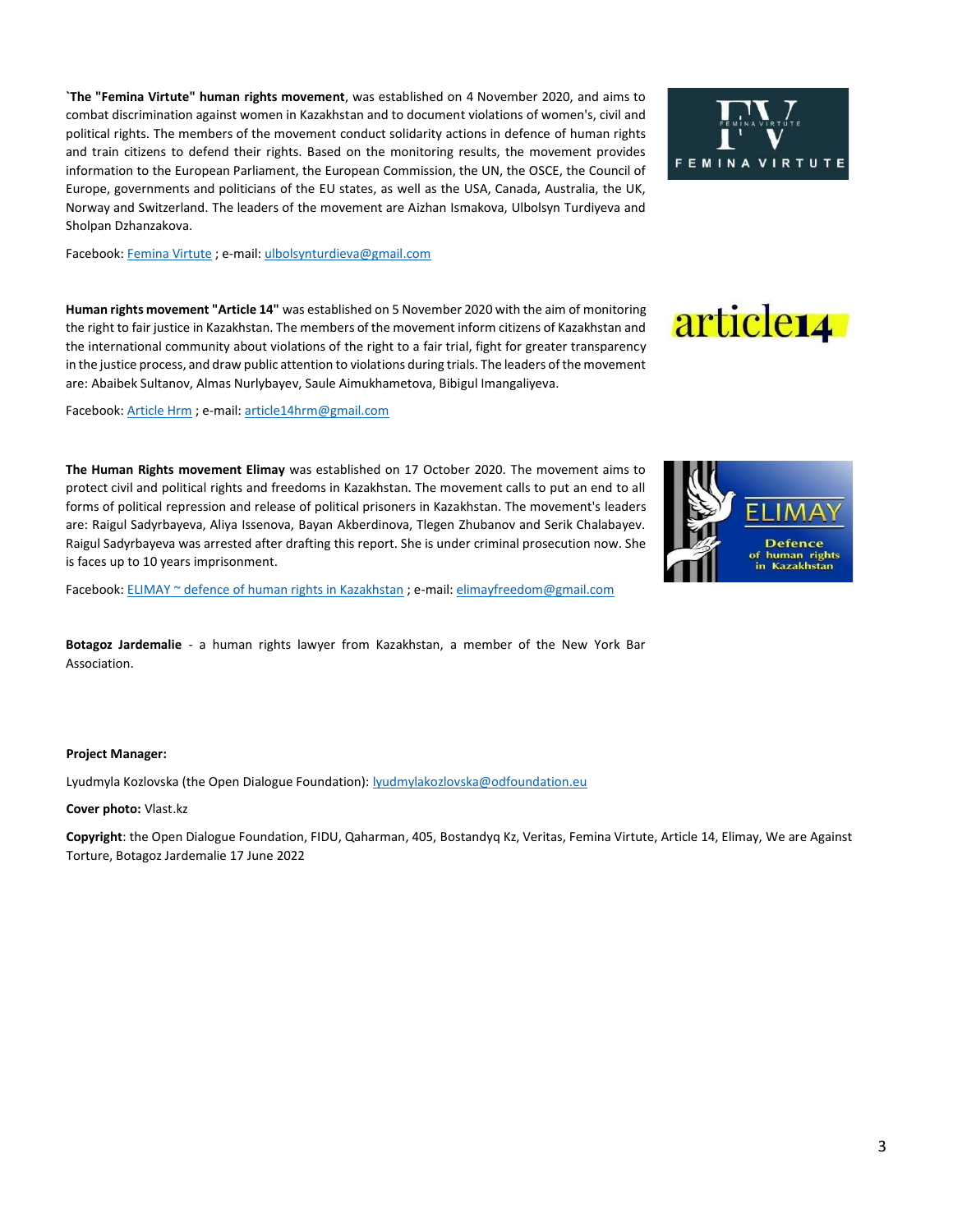## **Table of Contents**

| 5. Intimidation and persecution of shootings and torture victims and their relatives 10         |  |
|-------------------------------------------------------------------------------------------------|--|
| 6. Is commissioner for human rights elvira azimova covering up the crimes of the authorities?12 |  |
|                                                                                                 |  |
|                                                                                                 |  |
| 9. Political prisoners and political persecution unrelated to the january protests15            |  |
|                                                                                                 |  |
| 11. Kazakhstan is a rear area of the kremlin protecting it from eu and us sanctions 16          |  |
|                                                                                                 |  |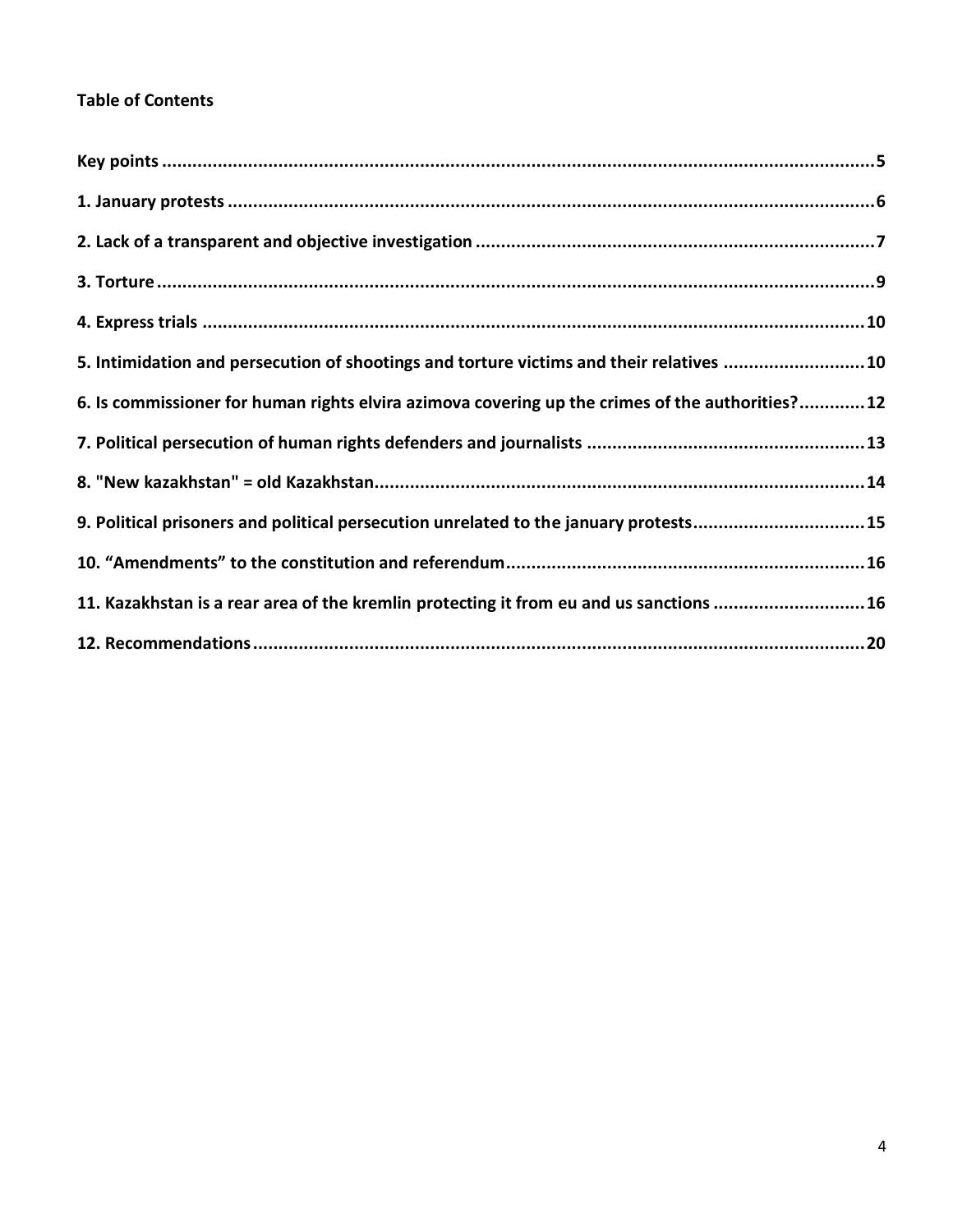## <span id="page-4-0"></span>**KEY POINTS**

- In early January 2022, mass protests were held across Kazakhstan demanding that Nursultan Nazarbayev step down from power and extensive political reforms. The authorities declared protesters 'terrorists' and resorted to a violent crackdown on the protests, ordering to shoot to kill without warning. A Russian-led CSTO (Collective Security Treaty Organisation) military force was deployed in Kazakhstan. Firearms were used against the protesters. At least 238 people died as a result of the January events.
- Contrary to international appeals, the Kazakhstani authorities have failed to conduct an objective and transparent investigation into the shootings and torture of peaceful citizens. Mass repression was launched against the protesters, and human rights defenders who documented persecution, shootings.
- Kazakhstani President Kassym-Jomart Tokayev announced the construction of a "new Kazakhstan" and initiated a nationwide referendum on amendments to the state constitution. The referendum was held with multiple violations.
- The constitutional amendments are supposed to facilitate the transition from a super-presidential form of government to a presidential-parliamentary republic. In reality, the adopted amendments do not change the existing rigid vertical of presidential power in Kazakhstan.
- Massive repressions against activists, civil society representatives and human rights defenders continue in the country. Fundamental rights and freedoms - the right of peaceful assembly and freedom of association as well as freedom from torture and arbitrary deprivation of liberty - are severely violated in Kazakhstan.
- Kazakhstan is a strategic ally of Russia and helps it circumvent international sanctions imposed in connection with military aggression against Ukraine.
- The international community should demand an independent international investigation of the January events, including the role of the CSTO in suppressing peaceful protests. Independent representatives of Kazakhstani civil society should participate in the investigation.
- Personal sanctions should be imposed on individuals involved in systematic human rights violations in Kazakhstan, as well as on high-ranking Kazakh officials who contribute to circumventing the sanctions imposed on Russia.

## **Description of sources and the methods used to obtain factual information:**

The sources of information for the Submission were documents on criminal cases, responses by the authorities to inquiries, testimonies, and interviews with victims of politically motivated persecutions as well as their lawyers and relatives.

All of the individuals whose cases have been addressed in this Submission have granted the Open Dialogue Foundation powers of attorney to represent their interests, in particular the right to distribute information about their cases and to defend their rights in international bodies and organizations, as well as to file petitions on their behalf.

Within each case, after the presentation of the narrative of the facts, a separate section indicates the external sources and links to these sources. The sources include, in particular: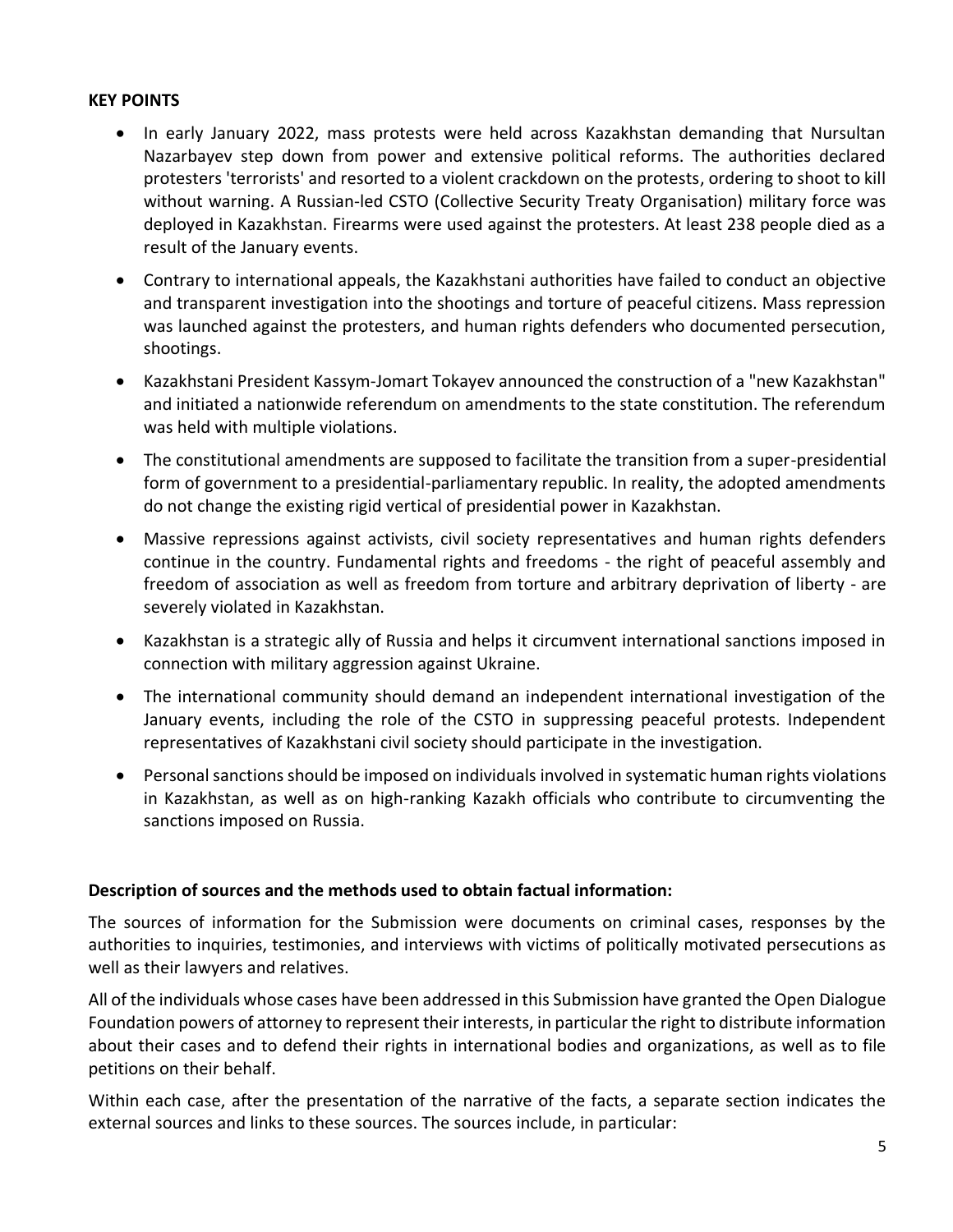- Reports, statements, and letters from UN bodies, the European Commission, the European Parliament and its members, members of the Parliamentary Assembly of the Council of Europe (PACE), members of the Organization for Security and Cooperation in Europe Parliamentary Assembly (OSCE PA), the U.S. State Department and the U.S. Embassy, members of the parliaments of EU states, and the embassies of EU states.
- Reports, studies, and statements from international human rights organizations, international associations of lawyers, data and expert conclusions of Kazakhstani human rights defenders, and journalistic reports and video recordings of court hearings.
- Documents on criminal cases, decisions of investigative bodies, responses by state bodies to requests from human rights defenders, and court decisions.

In addition, the report includes information received from participants of the human rights monitoring Facebook group #IHaveAChoice #ActivistsNotExtremists, $1$  administered by the Open Dialogue Foundation with support from the Human Rights Protection Foundation "*Qaharman*" and the Human rights movement "405." Information from the regions is being collected in cooperation with human rights defenders from the Human Rights Initiative "*Bostandyq Kz,*" the human rights movement "*Veritas,*" Human Rights Movement "*Femina Virtute,*" Human rights movement "Article 14," the Human Rights movement "*Elimay*". The group, consisting of more than 8,700 participants from different cities in Kazakhstan, was established to collect information and provide assistance to victims for their participation in peaceful protests.

## <span id="page-5-0"></span>**1. JANUARY PROTESTS**

In early January 2022 mass protests swept across Kazakhstan. They took place in over 60 localities (at least 43 cities and 26 towns) and were the largest protests in 30 years. The protesters demanded a complete overthrow of Nursultan Nazarbayev's regime, systemic political reforms and the establishment of a democratic parliamentary republic.

The Kazakhstani authorities called the protesters "terrorists" and resorted to violent dispersal of the protesters. Kassym-Jomart Tokayev gave the order "to shoot to kill without warning" at the protesters. At Tokayev's invitation, a CSTO military force, consisting mainly of Russian Federation military personnel, was sent into Kazakhstan to suppress the protests. Firearms and special equipment were used against the protesters. According to official figures alone, at least 238 people were killed during the January events.

After the suppression of the protests, a crackdown on protesters, activists, journalists and human rights defenders began. According to official reports, at least 10,000 people were detained during the dispersal of the protests. Activists; peaceful protesters; those who helped the injured; those who had videos from the protests on their phones; and those who brought food and water to the protesters were subjected to mass arrests and criminal prosecution. They were charged with "participation in mass riots", "attacks on

<sup>1</sup> <https://www.facebook.com/groups/ActivistsNotExtremists/>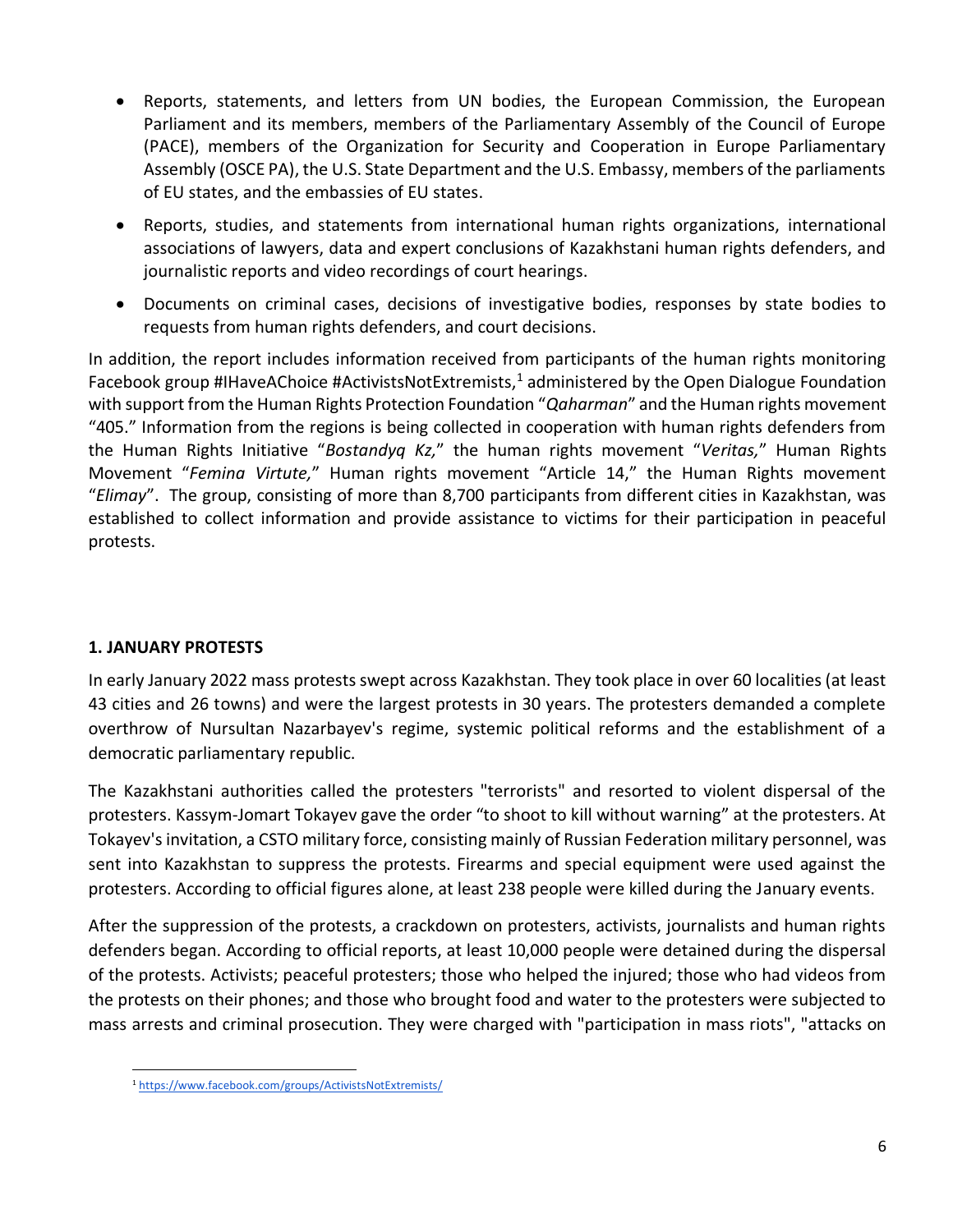buildings" and "acts of terrorism". Arbitrarily detained peaceful protesters were denied access to lawyers and their relatives. They were subjected to mass brutal torture in polce departments and pre-trial detention facilities.

On 20 January 2022, the European Parliament in its urgent resolution called for an international investigation into the January events in Kazakhstan.<sup>2</sup> The Kazakhstani authorities have publicly refused to ensure an international investigation and have stated that they will conduct an objective and thorough investigation themselves. $3$ 

Five months on from the tragic events of January, it can be said that the Kazakhstani authorities:

- have failed to conduct a transparent and objective investigation;
- are engaged in the persecution and intimidation of victims of shootings and torture, as well as their relatives;
- have failed to bring to justice those involved in the shooting, torture and persecution of peaceful protesters;
- have politically persecuted human rights defenders and journalists involved in data collection on victims of shootings and torture;

As of 14 June 2022 there are **145 political prisoners** in Kazakhstan. Of these, 133 were added to the list of political prisoners after the January events. A further 122 are victims of criminal prosecution but they are not held in detention. 54 of them are participants of the January events.

## <span id="page-6-0"></span>**2. LACK OF A TRANSPARENT AND OBJECTIVE INVESTIGATION**

Five months after the January events, the Kazakhstani authorities have failed to conduct a transparent and objective investigation into what happened. Moreover, the lists of at least 238 people who died as a result of the January events have still not been made public. So have the names of more than 10,000 people who have been detained and arrested. The position of the Kazakh authorities on the publication of the lists of those killed has changed several times in the meantime:

- In January 2022, the General Prosecutor's Office stated that the information about the dead was not to be disclosed; 4
- in March 2022, the General Prosecutor stated that no one prohibits the publication of the lists;<sup>5</sup>

<sup>2</sup> [https://www.europarl.europa.eu/doceo/document/TA-9-2022-0012\\_EN.pdf?fbclid=IwAR1OFVEVqENHpInQl9Nyw-eNIvbFBrvfViKDBRs-kkyYk5Sm5qG-](https://www.europarl.europa.eu/doceo/document/TA-9-2022-0012_EN.pdf?fbclid=IwAR1OFVEVqENHpInQl9Nyw-eNIvbFBrvfViKDBRs-kkyYk5Sm5qG-I900XD8)[I900XD8](https://www.europarl.europa.eu/doceo/document/TA-9-2022-0012_EN.pdf?fbclid=IwAR1OFVEVqENHpInQl9Nyw-eNIvbFBrvfViKDBRs-kkyYk5Sm5qG-I900XD8)

<sup>3</sup> <https://www.youtube.com/watch?v=lwzhOH-xcgI>

<sup>4</sup> <http://tirek.info/nikto-ne-zapreshhaet-sledstviyu-publikovat-spiski-pogibshih-v-yanvare-generalnaya-prokuratura/>

<sup>5</sup> <https://orda.kz/prokuratura-otkazalas-publikovat-spiski-pogibshih-vo-vremja-krovavogo-janvarja-iz-za-tajny-sledstvija/>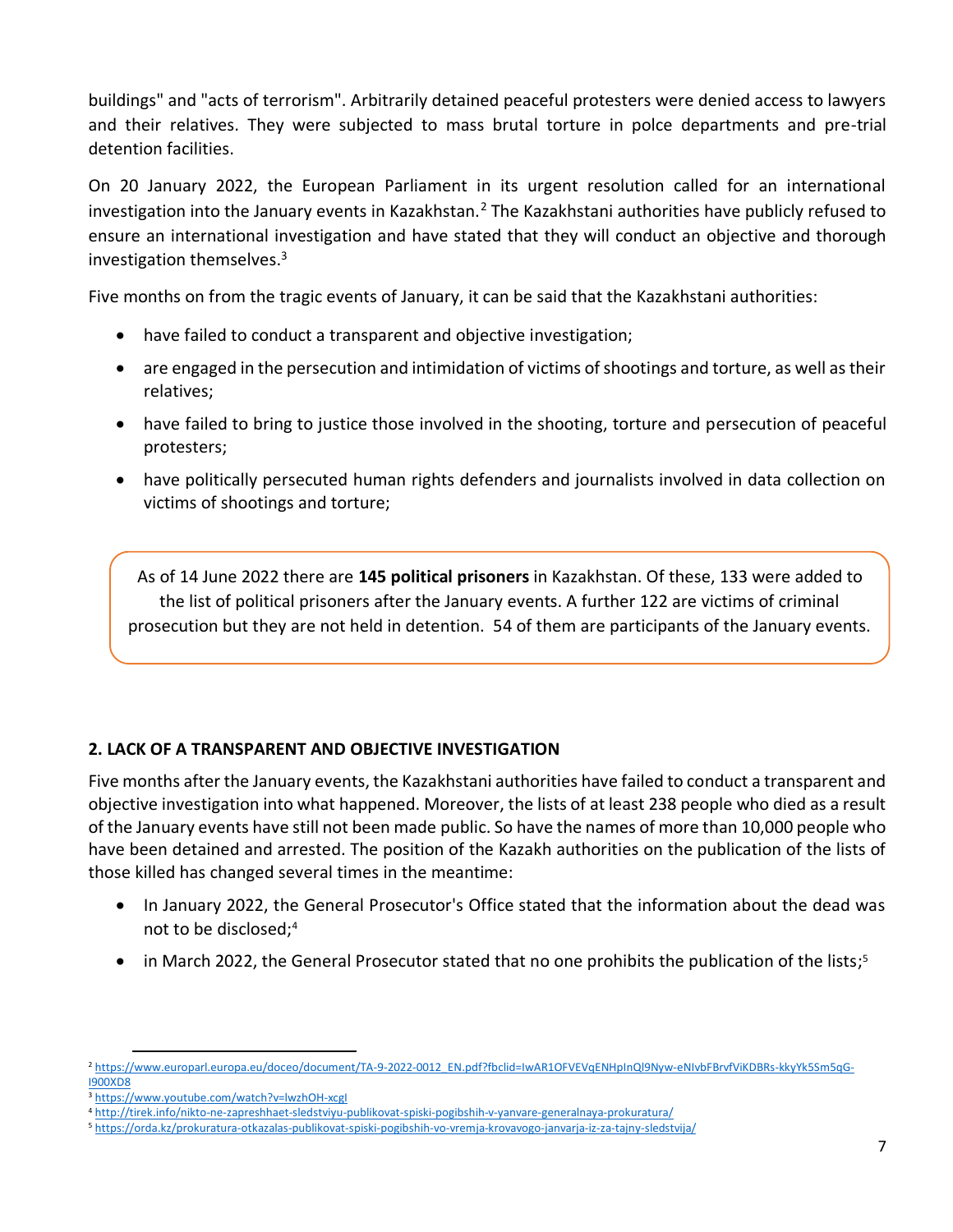• on 5 June 2022 (the day of the so-called referendum) Tokayev stated that the lists would be published, but did not specify when. 6

Kazakhstani and international human rights organisations have regularly called for an international investigation into the January events. However, it should be taken into account that the Kazakhstani authorities have not previously conducted any independent, thorough and transparent investigations into political killings or repressions. The shooting of peaceful oil workers in Zhanaozen in 2011 and the mass torture of those arrested in the Zhanaozen case remained without any independent and credible investigation. No one has been brought to justice for the six political killings that took place in Kazakhstan in 2020-2021. There is reason to believe that the Kazakhstani authorities do not intend to conduct an objective and transparent investigation in this case either. Therefore, Kazakhstani human rights organisations and the Kazakh Service of Radio Free Europe/Radio Liberty have started to collect data on shootings, torture and politically motivated criminal persecution independently.

The human rights monitoring group "ActivistsNotExtremists", whose efforts resulted in this report, collected **detailed data on 187 individuals** who were victims of politically motivated criminal prosecution in connection with the January events in Kazakhstan. At least **133 of them are held in pre-trial detention facilities**(SIZO) and are political prisoners. A further 54 are under house arrest or are under written pledge not to leave the place of residence based on politically motivated fabricated cases. They also face imprisonment. Those prosecuted are mostly charged with "mass disorders" (Article 272 of the Criminal Code), "attack and seizure of buildings" (Article 269 of the Criminal Code) and "acts of terrorism" (Article 255 of the Criminal Code). Human rights defenders have also collected data on at least 77 people killed [Attachment 1].

The Kazakh Service of Radio Free Europe/Radio Liberty identified 194 people killed during or immediately after the January protests.<sup>7</sup>

The Kazakhstani authorities have yet to provide data on the "20,000 foreign terrorists" who Tokayev claimed in early January allegedly attacked the city of Almaty. In March, the General Prosecutor said there were no 20,000 foreign terrorists, disproving Tokayev's claims.<sup>8</sup> On the day of the so-called referendum on 5 June, Tokayev said the information about the 20,000 terrorists was provided to him by former law enforcement leaders. On 5 June 2022 Tokayev declared that there were terrorists, but not in one city of Almaty, as he had claimed in January, but in 13 cities at once.<sup>9</sup>

The authorities continue to push the version of alleged 'foreign terrorists', as this was the formal reason for inviting a Russian-led CSTO (Collective Security Treaty Organisation) military to help suppress the largescale protests. In order to maintain the narrative of "terrorists", the authorities declare civilians killed in shootings as "terrorists and looters". For example, **Nurbolat Alpamys,** a 19-year-old student, who was planning to study in the USA, was posthumously considered a suspect in the case on "mass disorders" (Article 272 of the Criminal Code) for participating in a peaceful protest on 5 January 2022, where he sustain a fatal gunshot wound to the head.<sup>10</sup> **Nursultan Kuatbayev**, aged 18, was killed on 7 January 2022, when he was returning home from his relatives. A criminal case was opened posthumously against him under Article 255 of the Criminal Code "acts of terrorism".<sup>11</sup>

<sup>6</sup> <https://www.currenttime.tv/a/tokaev-v-kazahstane-opublikuyut-spisok-pogibshih-/31884001.html>

<sup>7</sup> <https://rus.azattyq.org/a/zhertvy-yanvarskikh-sobytii-2022/31874935.html>

<sup>8</sup> <https://inbusiness.kz/ru/last/v-kazahstane-ne-byli-20-tysyach-inostrannyh-boevikov-genprokuratura>

<sup>9</sup> <https://rus.azattyq.org/a/31883960.html>

<sup>10</sup> <https://rus.azattyq.org/a/31887381.html>

<sup>11</sup> <https://www.facebook.com/groups/ActivistsNotExtremists/posts/3268886903430570/>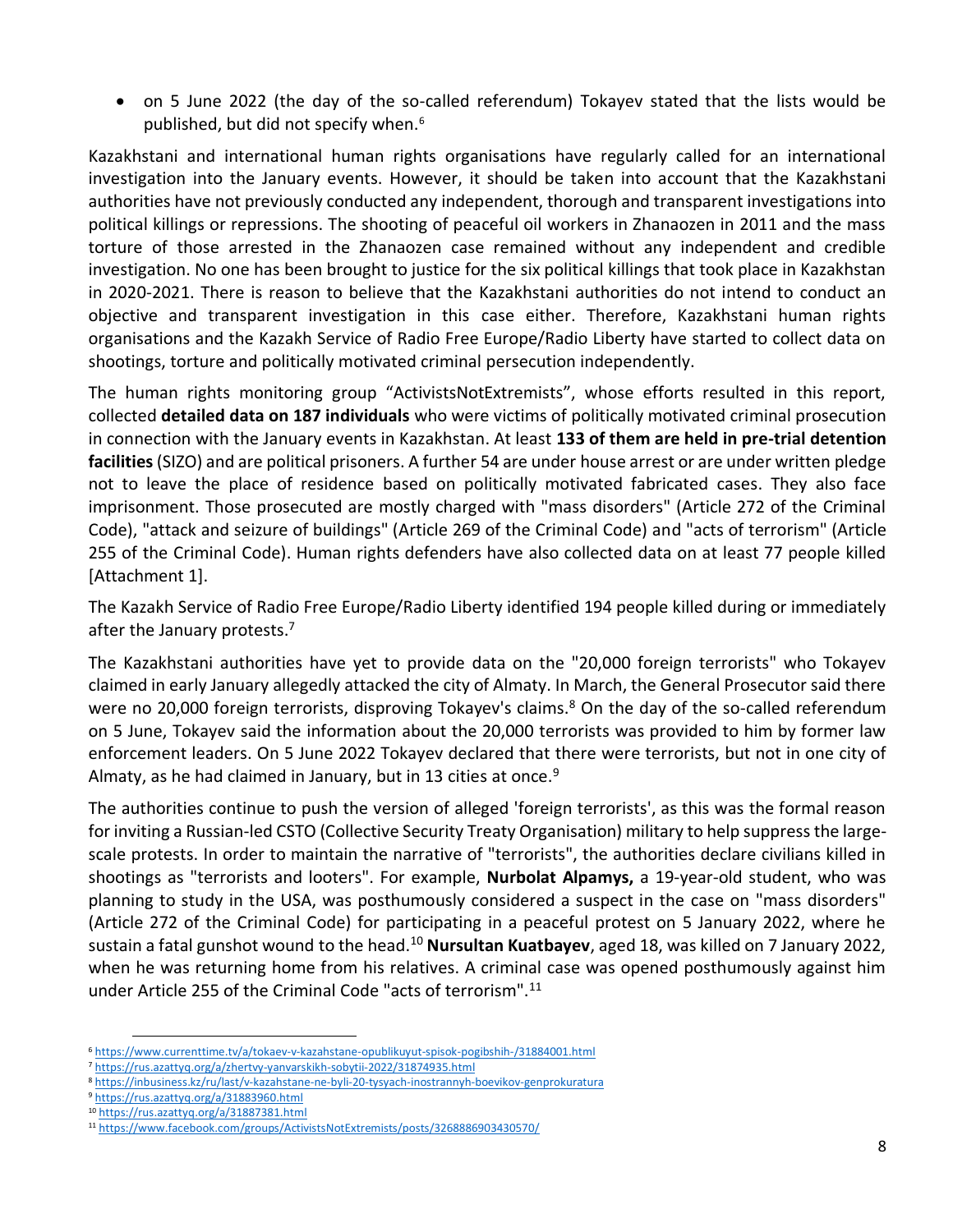## <span id="page-8-0"></span>**3. TORTURE**

Arbitrarily detained peaceful protesters were denied access to lawyers and relatives. They were subjected to mass brutal torture in police stations and pre-trial detention facilities. They were forced to incriminate

themselves and "confess" to "terrorism", "aiding terrorists" or "participation in looting for money". Officially, **at least 8 of the 238 people killed** in the January events died in custody after being subjected to "unwarranted investigation methods".<sup>12</sup> According to the Kazakhstani authorities, more than 234 cases have been opened on complaints of torture filed by detainees during and after the January events. However, only 11 law enforcement officers are suspects.<sup>13</sup>

Torture victim **Sayat Adilbekuly**<sup>14</sup> said that the authorities are "covering up" torture in pre-trial detention facility SI-18 in Almaty - they are changing the staff and making renovations. $15$ According to victims' testimonies, prosecutor Azamat Kurmanov and head of pre-trial detention facility SI-18 in Almaty Aset Dzhumadiyev were involved in torture against the persecuted, but were not held accountable.16, 17



**Sayat Adilbekuly. Photo: vlast.kz**

*"We didn't kill anyone, we didn't beat anyone, what are we afraid of, we need to tell the truth! Activists, lawyers help us. The lawyers may have their licenses taken away tomorrow, but they still defend us. We all carry a big responsibility, we have to go till the end. If necessary, we are ready to contact Europe to impose personal sanctions. We will also demand compensation!"*

said Sayat Adilbekuly

<sup>12</sup> <https://rus.azattyq.org/a/31854125.html>

<sup>13</sup> <https://rus.azattyq.org/a/31810522.html>

<sup>14</sup> <https://vlast.kz/obsshestvo/50302-perezit-anvar.html>

<sup>15</sup> <https://www.facebook.com/groups/ActivistsNotExtremists/posts/3231487447170516/>

<sup>16</sup> <https://www.facebook.com/groups/ActivistsNotExtremists/posts/3251683798484214/>

<sup>17</sup> <https://www.facebook.com/groups/ActivistsNotExtremists/posts/3245425482443379/>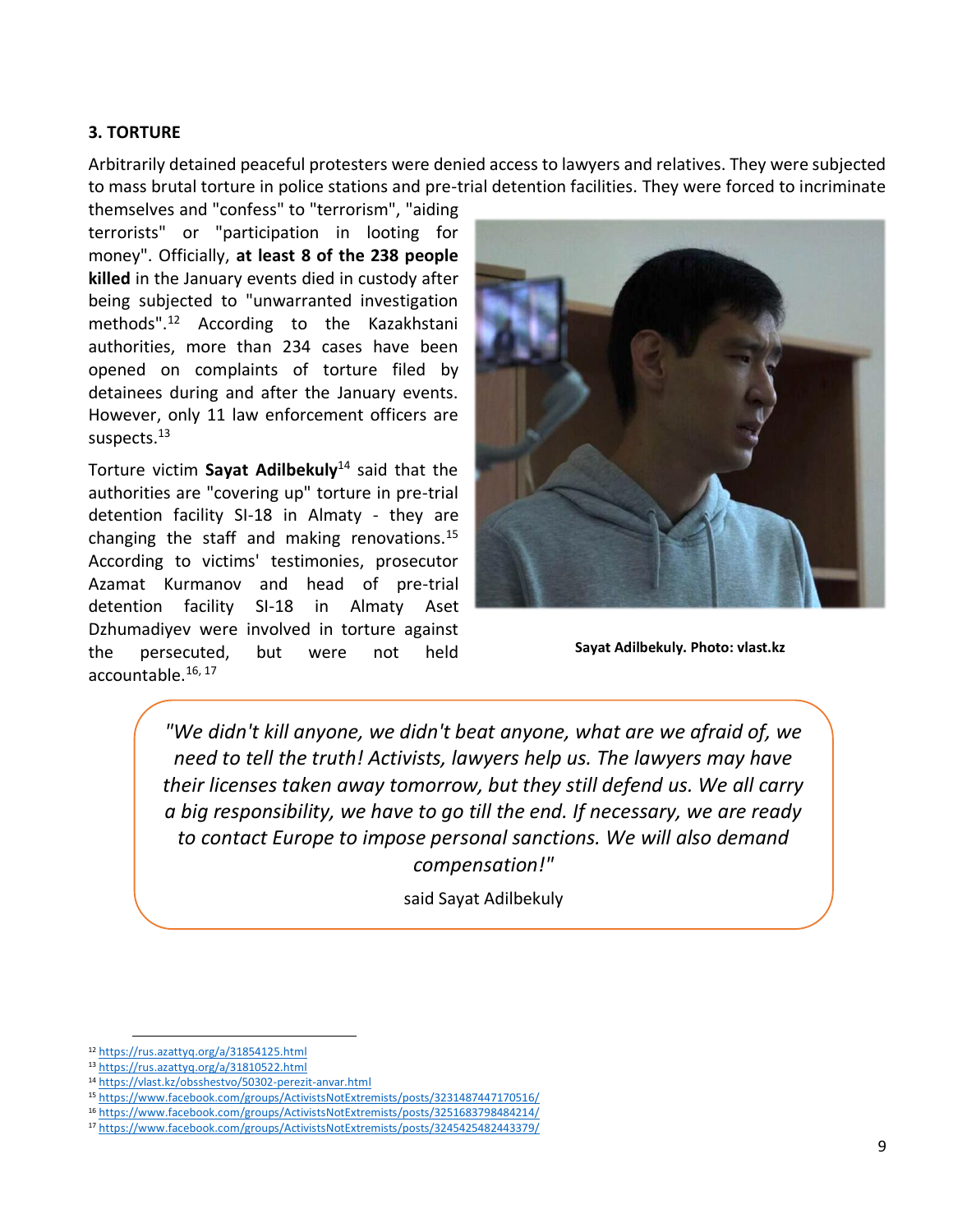#### <span id="page-9-0"></span>**4. EXPRESS TRIALS**

The authorities have fast-tracked trials that have resulted in the sentencing of peaceful protesters to restriction of liberty or imprisonment on trumped-up charges within a month without due process of law. For instance, on 6 June 2022, **Moldabay Sadibekov**, a 51-year-old civil activist and father of five children from Shymkent, was sentenced to three years in prison on charges of "participation in mass disorder" for participating in a peaceful protest on 4 January 2022 and shouting slogans "Old man, leave!" and "Zhanaozen, go!"<sup>18</sup> During the trial, the prosecutor stated, "This is the worst crime. It threatened society, *the integrity of the state, its sovereignty. The crime was committed deliberately and in cold blood*".

## <span id="page-9-1"></span>**5. INTIMIDATION AND PERSECUTION OF SHOOTINGS AND TORTURE VICTIMS AND THEIR RELATIVES**

In order to prevent transparent and objective investigations and to ensure impunity for members of the law enforcement agencies, the Kazakhstani authorities exert pressure and persecute victims of shootings and torture as well as their relatives.

The family of four-year-old **Aikorkem Meldekhan**, who sustained a fatal gunshot wound to the head in January 2022, has been forced to flee Kazakhstan because of threats from the National Security Committee. The security services were unhappy that the girl's father, Aidos Meldekhan, had told journalists about her death. Meldekhan had been summoned for questioning by the police and threatened.<sup>19</sup> Aikorkem Meldekhan was shot dead on 7 January 2022 while travelling in a car with her older sister and two brothers.<sup>20</sup> Aikorkem's older sister had eight pieces of shrapnel left in her body after the shelling and they cannot be removed at this time. One of Aikorkem's brothers is undergoing psychological rehabilitation.



**Aikorkem Meldekhan. Photo: Radio Azattyq**

Akylzhan Kiysimbayev, a father of four children and a torture victim<sup>21</sup>, identified several staff members of pre-trial detention facility SI-18 in Almaty who tortured him. He has been seeking to have them brought to justice for 5 months. According to Kiysimbayev the conditions for torture in SI-18 were created by the head of the institution, Aset Dzhumadiyev. According to Kiysimbayev, Azamat Kurmanov, an employee of

<sup>18</sup> <https://www.facebook.com/groups/ActivistsNotExtremists/posts/3286148578371069/>

<sup>19</sup> <https://mediazona.ca/news/2022/06/09/aikorkem-2>

<sup>20</sup> <https://rus.azattyk.org/a/kazakhstan-almaty-aikorkem-meldekhan-child-killed-in-january-unrest/31685197.html>

<sup>21</sup> <https://vlast.kz/obsshestvo/50302-perezit-anvar.html>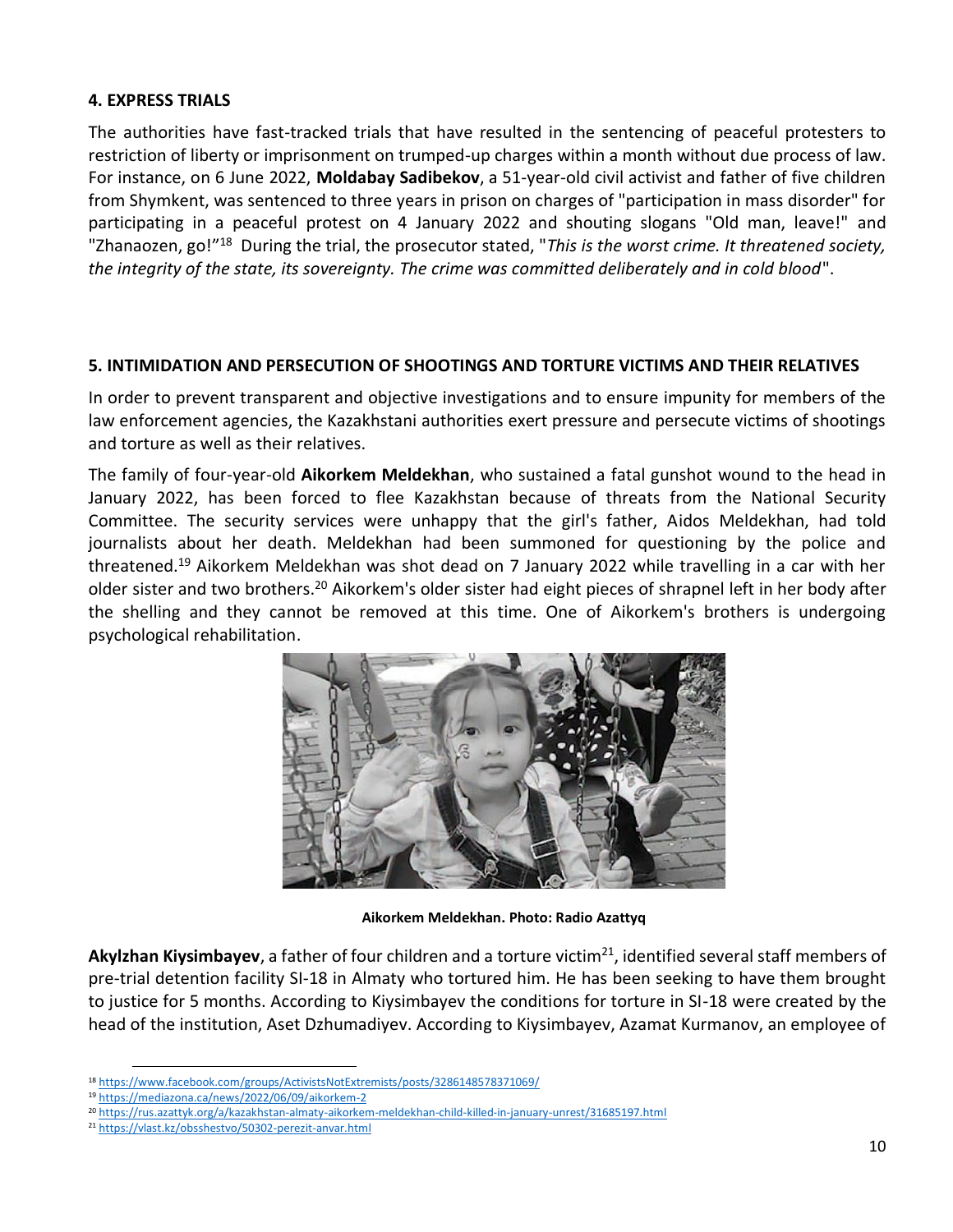the Prosecutor's Office of Almaty, also witnessed torture against him, but he did not do anything about it. Kurmanov threatened Akylzhan Kiysimbayev and his family, demanding not to seek an investigation into the torture.  $22, 23$ 



**Akylzhan Kiysimbayev. Photo: vlast.kz**

*"We will not achieve anything on our own. We were all together, we have to support each other. Here, Yermek Abdreshev, I carried him at the pretrial detention facility for four days. I saw how he was tortured, I can be a witness. We should be united as one. I limp myself, with a crutch, but I do not miss anything. Someone has to answer for the lives taken, for the tears of their mothers. I have four daughters myself, but I'm not afraid to put my head on the line. Even if I get killed, at least I would die for the truth,"*

said Akylzhan Kiysimbayev

**Kosai Makhanbayev**, a doctor by training and a participant in peaceful protests, was prosecuted for holding an action demanding the prosecution of law enforcement officials who tortured him. On 2 June 2022, Makhanbayev was arrested for 15 days for allegedly "violating the law on peaceful assembly" for a peaceful protest outside the Prosecutor's Office in Almaty.<sup>24</sup> Kosai's elderly mother was hospitalised in a

<sup>22</sup> <https://www.facebook.com/groups/ActivistsNotExtremists/posts/3245425482443379/>

<sup>&</sup>lt;sup>23</sup> <https://www.facebook.com/groups/ActivistsNotExtremists/posts/3282325798753347/>

<sup>24</sup> <https://www.facebook.com/groups/ActivistsNotExtremists/posts/3282159975436596/>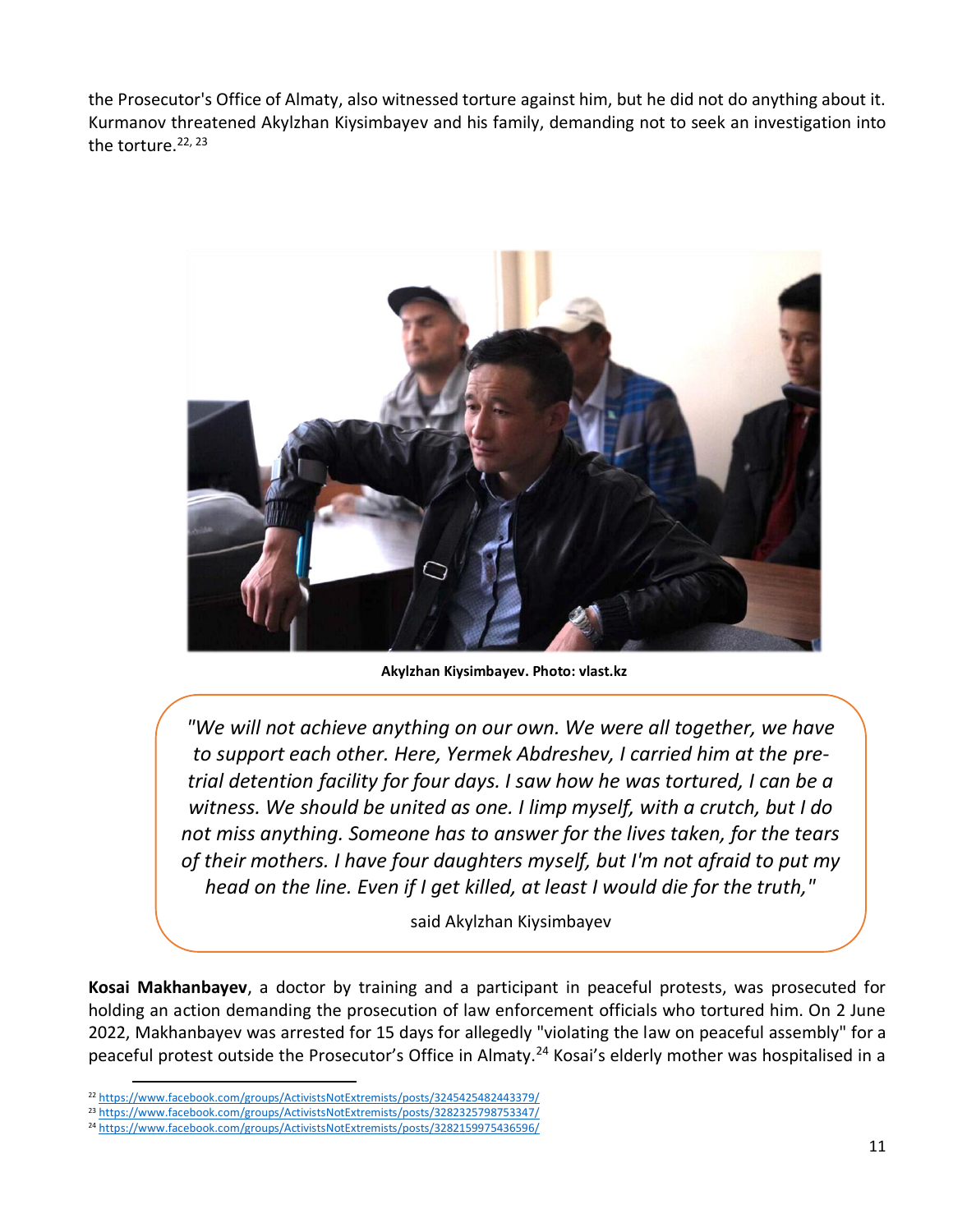serious condition due to the persecution of her son: law enforcement officials called her and threatened to send her son to prison.<sup>25</sup>

## <span id="page-11-0"></span>**6. IS COMMISSIONER FOR HUMAN RIGHTS ELVIRA AZIMOVA COVERING UP THE CRIMES OF THE AUTHORITIES?**

The Commissioner for Human Rights, Elvira Azimova, is one of the regime's key advocates. Prior to the January events, Azimova repeatedly emphasised during her international visits the "effectiveness of human rights reforms" within President Tokayev's concept of a "listening state"<sup>26</sup>. Kazakhstani human rights defenders have complained that the Ombudswoman's work is limited to meetings with international partners, while cases of human rights violations at home go unheeded<sup>27</sup>. In Kazakhstan, the Commissioner for Human Rights is appointed by the Senate upon the proposal of the President, which makes the position dependent on the President.

On 24 January 2022, in order to imitate the participation of the Kazakh public in the investigation of the January events, the authorities initiated the establishment of the "*Public Commission for the Investigation into the Unrest*". Elvira Azimova was also a member of this commission. She allegedly travelled to regions of the country, monitored detention conditions of detained protesters and studied their complaints. President Kasym-Jomart Tokayev cited Azimova's visits to detainees in pre-trial detention facilities as an example of the involvement of an "independent public" in the investigation of the January events.<sup>28</sup>

Azimova's public statements demonstrate that she is repeating the rhetoric of the authorities on the January events:

- Azimova called some of those detained during the January events "terrorists". "*We want there to be a clear separation between terrorists, between those who committed theft, looting and those who participated in peaceful rallies"<sup>29</sup>*, stated Azimova after visiting some pre-trial and temporary detention facilities on 17 January 2022. During the January events President Tokayev claimed that Kazakhstan was "attacked by 20,000 terrorists" without providing any evidence of that.<sup>30</sup> As "proof" of the presence of terrorists in Kazakhstan, the authorities showed on national television **Vikram Ruzakhunov**, a well-known musician from Kyrgyzstan.<sup>31</sup> In a video from the temporary detention facility, Ruzakhunov stated that he came to participate in the protests for allegedly "200 dollars." His face, however, showed signs of beatings resulting from torture. International criticism forced the Kazakhstani authorities to release Ruzakhunov. After his release, he said he had been forced to incriminate himself under severe torture.
- So far, the Kazakhstani authorities have failed to prove a single case of a terrorist attack in court. Not a single court verdict on terrorism charges has been passed.

<sup>25</sup> <https://www.facebook.com/groups/ActivistsNotExtremists/posts/3282325798753347/>

**<sup>26</sup>** <https://www.gov.kz/memleket/entities/mfa-bern/press/news/details/175413?lang=ru>

**<sup>27</sup>** <https://www.facebook.com/toregozhina/posts/4367775399901678>

<sup>28</sup> <https://kazpravda.kz/n/kasym-zhomart-tokaev-prava-grazhdan-narushatsya-ne-budut/>

<sup>29</sup> <https://rus.azattyq.org/a/31658544.html>

<sup>30</sup> <https://www.bbc.com/news/world-asia-59907235>

<sup>31</sup> <https://rus.azattyq.org/a/31646954.html>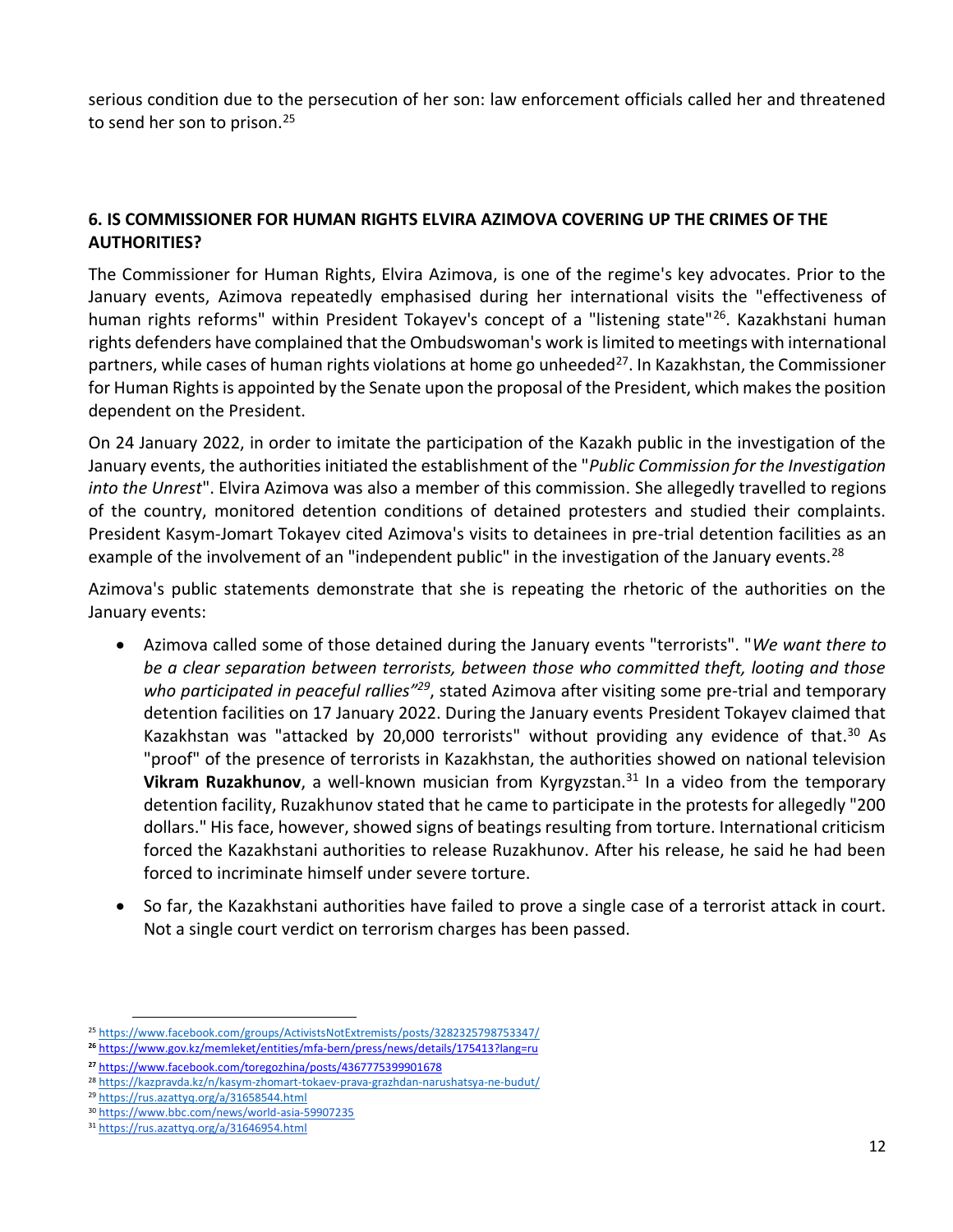• On 14 March 2022, Azimova said that more than 4,000 people were injured during the January events in Kazakhstan, 3,000 of whom were military and law enforcement personnel.<sup>32</sup> She stated this at a plenary session of the Mazhilis. In doing so, Azimova supported the authorities' rhetoric that the main victims were law enforcement officers who suffered from "terrorist" attacks.

No convictions for torture and violence against detainees have yet been passed in connection with the January events. On the contrary, the participants of the January events are being prosecuted for complaints about misconduct by law enforcement agencies. The case of **Adilkhan Bedenbayev**, a lawyer from Kyzylorda, received a lot of publicity. He was detained while simply driving his car in the city. He was charged with "participation in mass disorder" (Article 272 of the Criminal Code). After he was detained, he was beaten with iron bars, tortured with a stun gun and threatened with persecution of his family members if he did not admit his guilt. The reason for the lawyer's persecution was his complaints about the misconduct of law enforcement officers.<sup>33</sup> Bedenbayev's wife met with Elvira Azimova in person and reported torture against Bedenbayev, providing photo evidence of torture, but there has been no response.<sup>34</sup> Bedenbayev remained in a pre-trial detention facility for three months before being placed under house arrest.

## <span id="page-12-0"></span>**7. POLITICAL PERSECUTION OF HUMAN RIGHTS DEFENDERS AND JOURNALISTS**

In order to obstruct the gathering of information about the facts of mass crimes against protesters during the January events and to prevent them from being widely publicised, the Kazakhstani authorities have resorted to persecution of human rights defenders and journalists. At least 33 cases of persecution of human rights defenders, journalists and lawyers have been documented since the beginning of 2022.

The human rights defenders **Raigul Sadyrbayeva** and **Aliya Isenova**, whose names were mentioned in the European Parliament Resolution dated 20 January 2022, are still being prosecuted for their alleged "participation in mass disorders" for monitoring protests in Semey in January 2022.<sup>35</sup> Raigul Sadyrbayeva was tortured and also threatened with being raped, having a bag put over her head and killed, but these cases are not being investigated objectively and transparently. Raigul Sadyrbayeva identified the police officers who participated in the torture, but they have not yet been arrested. Human rights defender Aya Sadvakasova is being prosecuted on charges of "spreading knowingly false information" (Article 274 of the Criminal Code) and "participation in an extremist organisation" (Article 405 of the Criminal Code) for messages posted on social media of human rights violations in Kazakhstan.<sup>36</sup>

Human rights defender **Bakhytzhan Toregozhina** and **Shalipa Bekkulova** from the Human Rights Public Association "Ar.Rukh.Khak", who are engaged in gathering information on the mass shootings and torture of participants in the January protests, are also subjected to persecution. Shalipa Bekkulova has been repeatedly interrogated as part of a political criminal case, and her house has also been searched and her electronic devices seized.<sup>37,38</sup> The devices seized contained, among other things, evidence of the shootings and torture of participants of the January protests, which human rights defenders were able to collect. It

<sup>32</sup> <https://ortcom.kz/en/novosti/1647250717>

<sup>33</sup> <https://rus.azattyq.org/a/kazakhstan-kyzylorda-january-events-adilkhan-bedenbayev-lawyer-torture/31800849.html>

<sup>34</sup> <http://tirek.info/pytki-advokata-adilhana-bedenbaeva/>

<sup>35</sup> <https://www.amnesty.org/en/documents/eur57/5665/2022/en/>

<sup>36</sup> <https://www.facebook.com/groups/ActivistsNotExtremists/posts/3252448428407751/>

<sup>37</sup> <https://www.facebook.com/groups/2333831603602776/search/?q=%D0%A8%D0%B0%D0%BB%D0%B8%D0%BF%D0%B0>

<sup>38</sup> <https://rus.azattyq.org/a/31818379.html>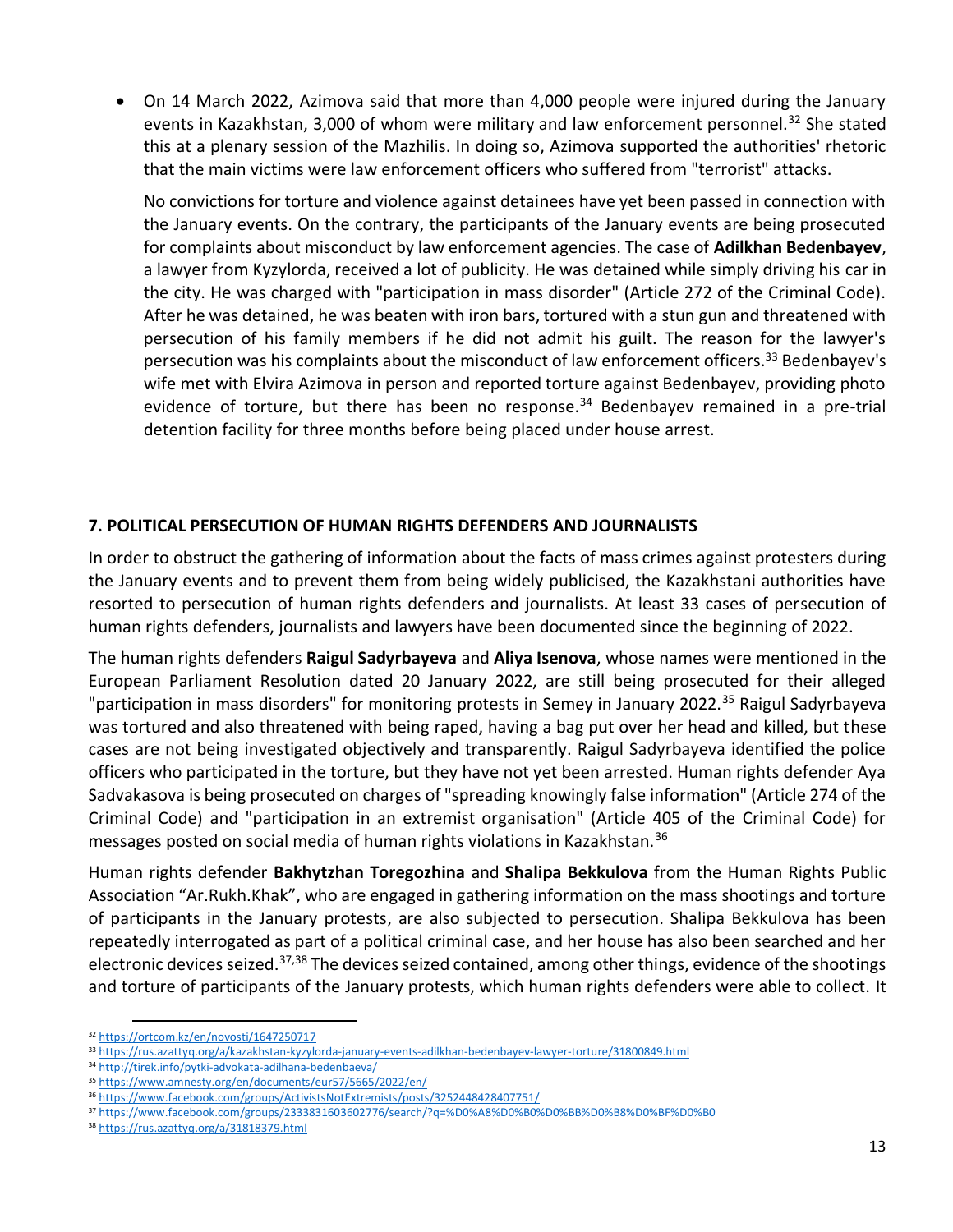has also become known that the authorities are questioning activists regarding the alleged funding of activists by human rights defender Bakhytzhan Toregozhina. There is a threat that the authorities want to link her human rights organisation with the "financing of extremism and terrorism" (or the "financing of mass disorder"). The General Prosecutor's Office said that "looters" allegedly received US \$20 to \$100.<sup>39,</sup> 40 It is worth stressing that human rights organisations pay for the services of lawyers and collect humanitarian aid for political prisoners, torture victims and their families, which is a legitimate part of human rights activities.

On 18 May 2022 Radio Free Europe/Radio Liberty journalist **Ayan Kalmurat** was summoned for questioning by the Prosecutor's Office of Almaty as a witness in a criminal case in connection with performance of his professional duties from 2 to 6 January as he was covering protests in Almaty.<sup>41</sup>

On 29 January 2022, in an interview with the state television channel *Khabar*, Tokayev stated that he rejected calls for an international investigation into the suppression of protests in Kazakhstan: "*As for the international investigation into the events in Kazakhstan, I do not consider it necessary to conduct such an*  investigation. We will handle it ourselves," said the President of Kazakhstan.<sup>42</sup> The repressive actions against human rights defenders and journalists engaged in gathering information on the January events contradict the authorities' stated intention to conduct an objective and comprehensive investigation. On the contrary, such actions by the authorities show that they are trying to hide the truth about the shooting of peaceful protesters.

## <span id="page-13-0"></span>**8. "NEW KAZAKHSTAN" = OLD KAZAKHSTAN**

## **Restrictions on the right to freedom of peaceful assembly**

In March 2022, President Kassym-Jomart Tokayev announced that after the events of January 2022, he intends to build a "new Kazakhstan". "*Ahead of us lie large-scale reforms, ahead of us the construction of a new Kazakhstan. Together with you, with the youth, we will definitely build a new country*,"<sup>43</sup> Tokayev said. Soon afterward, discussions began about amending Kazakhstan's constitution and moving away from the super-presidential form of government that was established under Nursultan Nazarbayev.

Tokayev's "New Kazakhstan" continued the practice of political persecution of peaceful protesters and restrictions on the right of peaceful assembly. In 2022, human rights activists of the "ActivistsNotExtremists" coalition have documented at least 63 cases of refusals to hold peaceful assemblies issued by the authorities.<sup>44</sup>

Statements by the Kazakhstani authorities about the alleged "notification" nature of peaceful assemblies are untrue. For example, the opposition movement "Democratic Choice of Kazakhstan" announced peaceful actions in support of Ukraine to be held across Kazakhstan on 1 May 2022. The organisers of the rallies received 20 refusals in 10 cities in Kazakhstan. In an attempt to obstruct the rallies, the authorities resorted to preventive political persecution. In particular, four administrative arrests and six political

<sup>39</sup> <https://www.facebook.com/groups/ActivistsNotExtremists/posts/3270909009895026/>

<sup>40</sup> <https://tengrinews.kz/crime/uchastie-pogromah-vyiplachivali-20-100-dollarov-466774/>

<sup>41</sup> <https://www.facebook.com/groups/ActivistsNotExtremists/posts/3270894766563117/>

<sup>42</sup> <https://www.youtube.com/watch?v=lwzhOH-xcgI>

<sup>43</sup> <https://www.rbc.ru/rbcfreenews/623812ca9a794734bebf11b5>

<sup>44</sup> <https://www.facebook.com/groups/ActivistsNotExtremists/posts/3284391055213488/>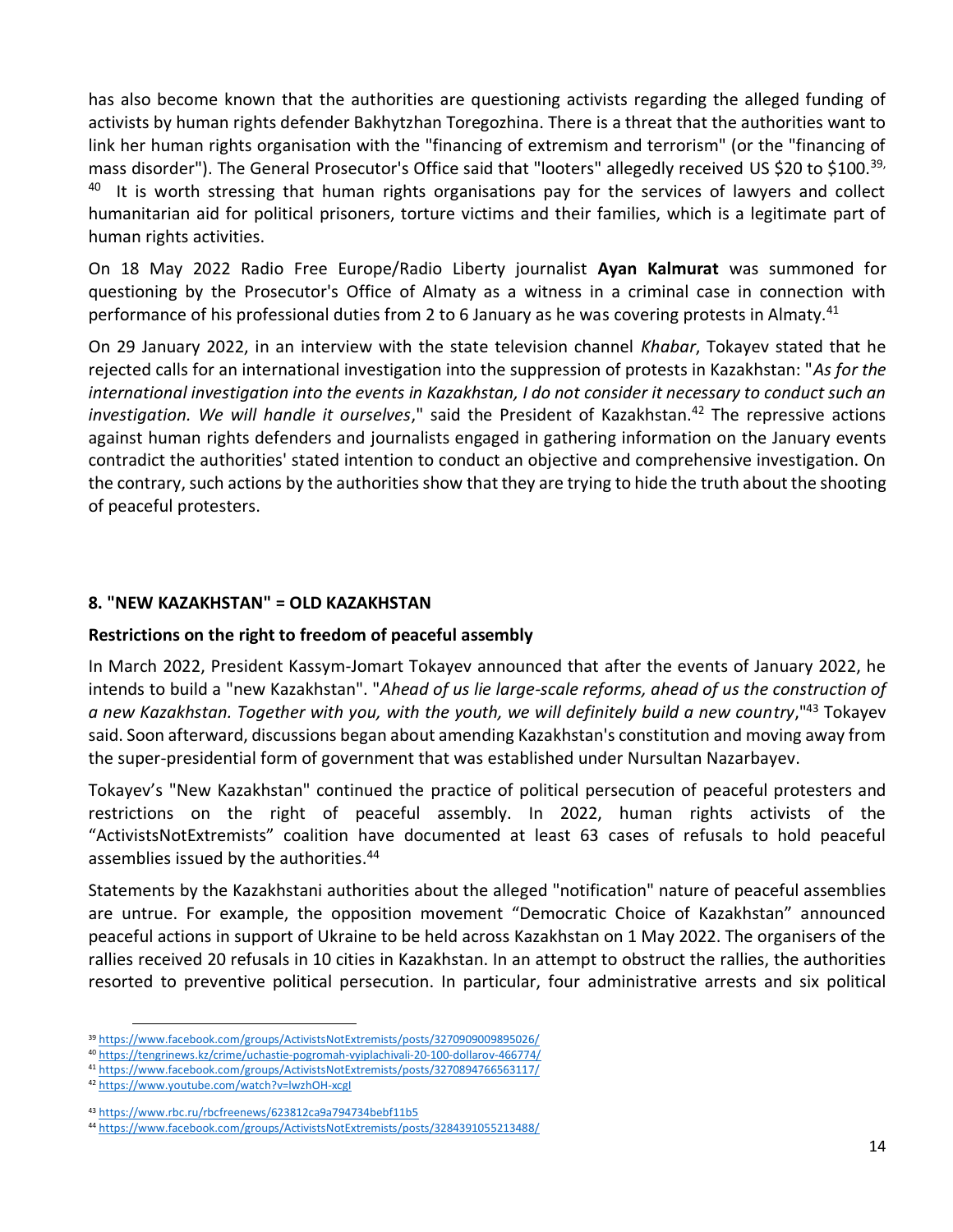criminal cases were documented. On 1 May 2022, the day of the announced actions, 59 cases of political persecution were documented. 45

## **Restrictions on the right to freedom of association**

Following Kassym-Jomart Tokayev's announcement that he was building a "new Kazakhstan", former political prisoners and activists united in an initiative group to create the opposition party "Alga Kazakhstan". The predecessor of this party is the unregistered opposition party "Alga", which was declared extremist and banned by a Kazakhstani court in December 2012. The banning of the "Alga" party and the trial against its leaders (Vladimir Kozlov, Muratbek Ketebayev and Mikhail Sizov) is one of the most striking examples of political repression against the opposition in Kazakhstan under Nursultan Nazarbayev.

On 4 May 2022, an initiative group for the creation of the opposition party "Alga Kazakhstan" submitted a notification with 1584 signatures (out of the 1000 required) in order to start the registration process of the party. However, on the same day - two hours later - the Ministry of Justice returned the documents, refusing to start the registration of the party. The Ministry referred to the fact that the list of the initiative group allegedly did not meet the requirements of the law. However, the Ministry did not give a reasoned and specific answer as to which data do not meet the requirements of the law.

On 16 May 2022 an initiative group on creation of the party filed a lawsuit against the decision of the Ministry of Justice. Litigation is ongoing at the moment. The activists claim that the representatives of the Ministry of Justice are deliberately dragging out the legal process.  $46,47$ 

## <span id="page-14-0"></span>**9. POLITICAL PRISONERS AND POLITICAL PERSECUTION UNRELATED TO THE JANUARY PROTESTS**

According to the estimates of the human rights coalition "ActivistsNotExtremists", as of 14 June 2022 there are 12 political prisoners in Kazakhstan. At least 68 more people are being prosecuted in politically motivated criminal cases (unrelated to the January protests) [Attachment 2]. Of these, 48 are being prosecuted on charges of "extremism" for supporting the opposition movements DCK and "Koshe Partiyasy". A European Parliament resolution on Kazakhstan dated 20 January 2022<sup>48</sup> recognised the peaceful nature of the activities of the DCK and "Koshe Partiyasy" (the DCK was also recognised as a peaceful movement in previous resolutions on Kazakhstan dated 14 March 2019<sup>49</sup> and 11 February  $2021^{50}$ ).

Despite calls by the European Parliament to reverse the secret decision to ban the DCK and "Koshe Partiyasy" movements, the authorities continue to prosecute alleged supporters of these movements.<sup>51</sup> The parole, granted to a number of political prisoners in recent months, demonstrates the effectiveness and necessity of sustained and public international pressure, including European Parliament resolutions, declarations by PACE deputies, etc.

<sup>45</sup> <https://www.facebook.com/qaharman.kz.7/posts/pfbid0mvHA1nBXGea7ip4VcZGNLWxuwHAQ5FCZ9XZjERU1s3HZHNgX997KA6SiE1uwgG1Ul>

<sup>46</sup> <https://rus.azattyq.org/a/31891777.html>

<sup>47</sup> <https://rus.azattyq.org/a/31836900.html>

<sup>48</sup> [https://www.europarl.europa.eu/doceo/document/TA-9-2022-0012\\_EN.html](https://www.europarl.europa.eu/doceo/document/TA-9-2022-0012_EN.html) <sup>49</sup> [https://www.europarl.europa.eu/doceo/document/TA-8-2019-0203\\_EN.html](https://www.europarl.europa.eu/doceo/document/TA-8-2019-0203_EN.html)

<sup>50</sup> [https://www.europarl.europa.eu/doceo/document/TA-9-2021-0056\\_EN.html](https://www.europarl.europa.eu/doceo/document/TA-9-2021-0056_EN.html)

<sup>51</sup> <https://rus.azattyq.org/a/31812561.html>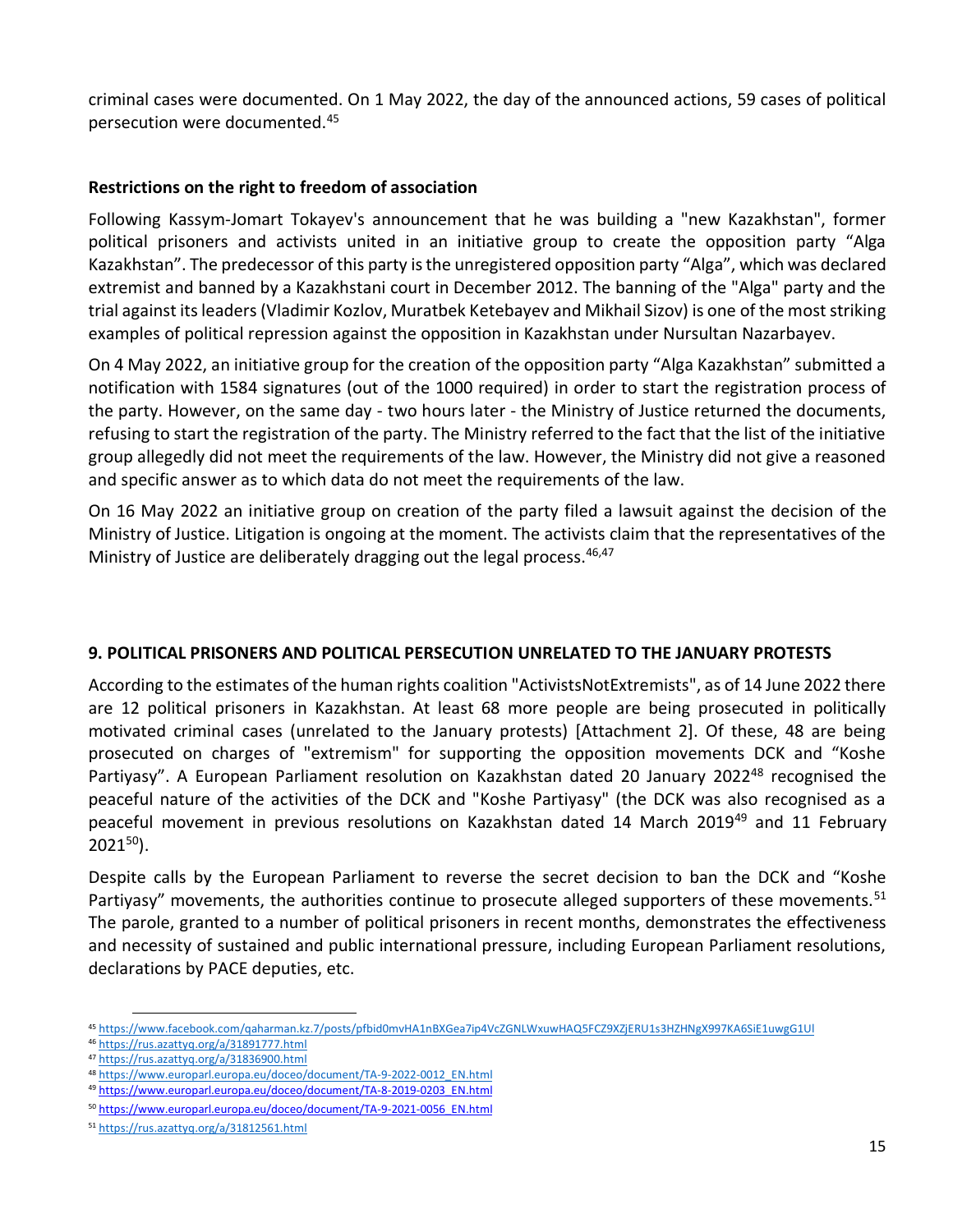## <span id="page-15-0"></span>**10. "AMENDMENTS" TO THE CONSTITUTION AND REFERENDUM**

On 5 June 2022, a referendum on amendments to the Constitution was held in Kazakhstan. According to official data, more than 77% of those who voted in the referendum supported the amendments. The referendum was announced on 29 April 2022. In fact, preparations for the referendum lasted a little over 1 month, which shortened the time for the public information campaign, and the amendments themselves did not go through the stage of public debate. There were 56 amendments to the Constitution, which were voted on in a single package. Referendum participants had no option of supporting or not supporting individual amendments, only 'for' or 'against' the entire package. The referendum was conducted with multiple violations. Observers noted cases of massive ballot box stuffing, use of administrative resources, coercion to vote, obstruction to the work of independent observers and persecution of activists.<sup>52,53,54, 55,</sup> 56,57

The key constitutional amendments include a mixed electoral system (70% proportional and 30% majoritarian system), the re-establishment of the Constitutional Court, a ban on the President of the state being a member of any party, a ban on holding public office for the President's immediate family members and a constitutional enshrinement of the Commissioner for Human Rights.

The idea of the referendum is linked to an attempt to legitimise the Kazakhstani authorities and specifically Kassym-Jomart Tokayev to the Kazakhstani and international public after the January events in Kazakhstan. Many of the changes have a superficial character and do not change the existence of a rigid vertical of presidential power in Kazakhstan. For example, the Constitutional Council will now be the Constitutional Court, whose judges are appointed by the President, which means that it will not become more independent. The Ombudsman is appointed by the Senate on the proposal of the President. Thus, the institution of the Ombudsman remains dependent on the President. Human rights defenders have repeatedly pointed out that the current Commissioner for Human Rights, Elvira Azimova, is pushing the agenda of the Kazakhstani authorities. The privileges of former President Nursultan Nazarbayev remain enshrined in the Constitution, which guarantees him and his family state security, protection and immunity from prosecution.

## <span id="page-15-1"></span>**11. KAZAKHSTAN IS A REAR AREA OF THE KREMLIN PROTECTING IT FROM EU AND US SANCTIONS**

During hearings in the European Parliament on 21 April 2022 representatives of the European Commission expressed their concerns that EU and US sanctions imposed on Russia due to its invasion in Ukraine may cause damage to Kazakhstan.<sup>58</sup> Meanwhile, the Kazakhstani authorities have turned Kazakhstan into a rear area of the Kremlin to help Russia circumvent the EU sanctions.

<sup>52</sup> <https://rus.azattyq.org/a/31885266.html>

<sup>53</sup> <https://rus.azattyq.org/a/31884348.html>

<sup>54</sup> <https://rus.azattyq.org/a/31883983.html>

<sup>55</sup> <https://rus.azattyq.org/a/31885967.html>

<sup>56</sup> <https://cabar.asia/ru/referendum-v-kazahstane-zhdat-chuda-ne-stoit>

<sup>57</sup> <https://orda.kz/uchitelej-ne-zastavljali-golosovat-na-referendume-ajmagambetov>

<sup>58</sup> [https://multimedia.europarl.europa.eu/en/webstreaming/afet-committee-meeting\\_20220421-1345-COMMITTEE-AFET](https://multimedia.europarl.europa.eu/en/webstreaming/afet-committee-meeting_20220421-1345-COMMITTEE-AFET)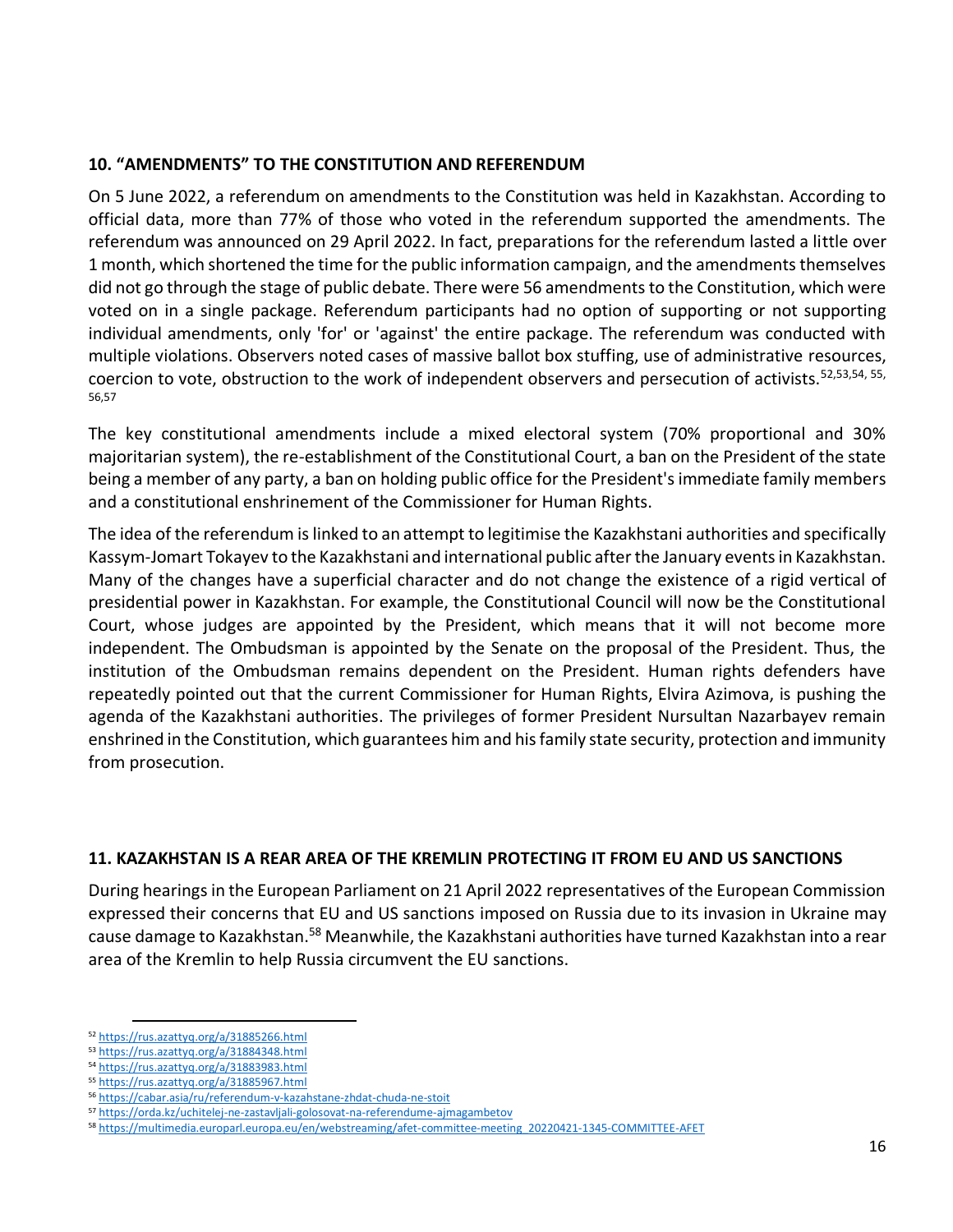Public exposure by civil society and the opposition of direct support for Russian military aggression and circumvention of sanctions is forcing the Kazakhstani authorities to modify their plans and conceal their intentions. The Kazakhstani authorities fear secondary sanctions and being subjected to sanctions in principle, therefore they keep an eye on their image and try to "balance".

This is evidenced by the following facts:

- 1. Since the middle of March 2022 human rights defenders have been receiving anonymous reports from Kazakhstani citizens about the threat of criminal liability for up to 7 years for distributing information about conscription in the military enlistment offices of Kazakhstan to participate in military operations in Ukraine. The Kazakhstani authorities refute reports about the movement of military equipment on the territory of Kazakhstan to the border with Russia, stating that it is a "exercises" and that such reports "do not correspond to reality". At the same time, human rights activists report the threat of criminal liability against those who report such movements on the territory of Kazakhstan.
- 2. The Kazakhstani authorities have been assuring the EU  $^{59}$  and the USA $^{60}$  about their support of the territorial integrity of Ukraine. At the same time the Kazakhstani authorities are prosecuting the participants of peaceful rallies, who protests against Russian aggression in Ukraine.<sup>61</sup>,<sup>62</sup>,<sup>63</sup>,<sup>64</sup>,<sup>65</sup>,66,<sup>67</sup>
- 3. At the beginning of April, right in the heat of the war against Ukraine, Kazakhstan was conducting joint "military exercises" with the title "Regional security – 2022" hosted by the Russian-led CSTO. Russia itself also participated in these exercises. The Colonel General and Deputy Chairman of the CIS Air Defence Coordination Committee under the Council of Ministers of Defence of the CIS Yuriy Grekhov reported that the main aims and objectives of the joint exercise were "*to practise cooperation in the preparation and conduct of combat operations by troops (forces) of the Unified eRgional Air Defence System of the Republic of Kazakhstan and the Russian Federation in the Central Asian region of collective security, and to study problematic issues in the joint use of troops (forces).*" 68 , 69
- 4. On 11 April 2022, consultations were held within the framework of the CSTO on the conduct of joint activities by CSTO member states in 2022. In particular, "*the participation in joint exercises of a new unit of the collective security system - the Joint Radiation, Chemical and Biological Defence and Medical Support Unit of the CSTO - was approved*".<sup>70</sup>

Whilst Western countries are imposing more and more sanctions on Russia and limiting their trade with it, member states of the Eurasian Economic Union (EEU), particularly Kazakhstan, are redirecting Western imports to Russia. This is enabling Russia to continue its aggressive international behaviour.

<sup>61</sup> <https://rus.azattyq.org/a/31786312.html>

<sup>59</sup> <https://www.euractiv.com/section/central-asia/interview/kazakh-official-we-will-not-risk-being-placed-in-the-same-basket-as-russia/>

<sup>60</sup> <https://nationalinterest.org/feature/turbulence-across-eurasia-will-not-slow-kazakhstan%E2%80%99s-progress-201591>

<sup>62</sup> <https://www.facebook.com/groups/ActivistsNotExtremists/posts/3247016938950900/>

<sup>63</sup> <https://www.facebook.com/groups/ActivistsNotExtremists/posts/3235182206801040/>

<sup>64</sup> <https://www.facebook.com/groups/ActivistsNotExtremists/posts/3242291139423480/>

<sup>65</sup> <https://www.facebook.com/groups/ActivistsNotExtremists/posts/3241570242828903/>

<sup>66</sup> <https://www.facebook.com/groups/ActivistsNotExtremists/posts/3243117876007473/>

<sup>67</sup> <https://www.facebook.com/groups/ActivistsNotExtremists/posts/3232971470355447/>

<sup>68</sup> <https://ru.sputnik.kz/20220413/kazakhstan-i-rossiya-proveli-sovmestnye-ucheniya-po-pvo-24172035.html>

<sup>69</sup> <https://avesta-news.kz/sovmestnoe-uchenie-regionalnaya-bezopasnost-2022-prohodit-v-turkestanskoj-oblasti/>

<sup>70</sup> [https://odkb-csto.org/news/news\\_odkb/obsuzhdeny-voprosy-organizatsii-meropriyatiy-sovmestnoy-podgotovki-organov-upravleniya-i-formirovani/](https://odkb-csto.org/news/news_odkb/obsuzhdeny-voprosy-organizatsii-meropriyatiy-sovmestnoy-podgotovki-organov-upravleniya-i-formirovani/)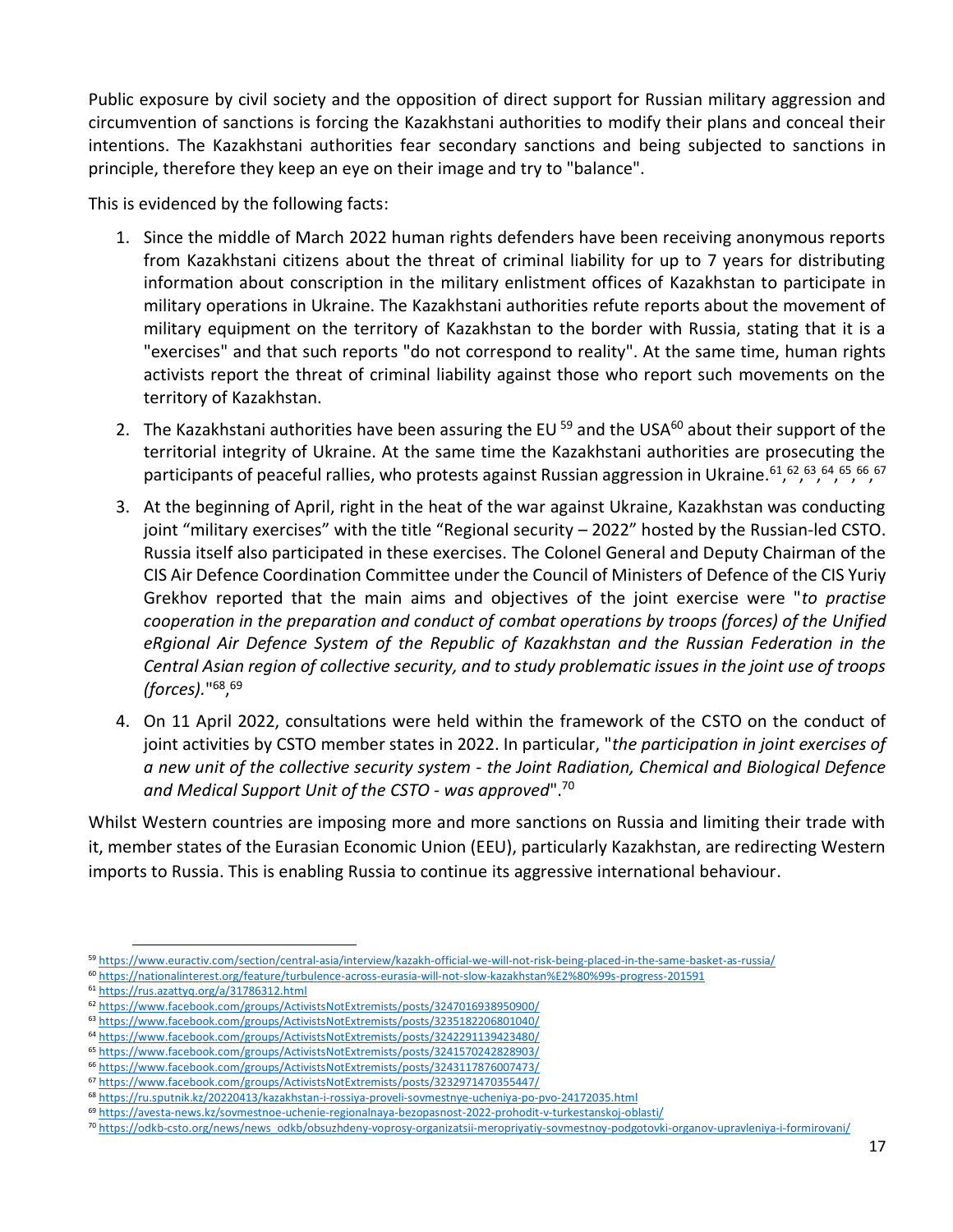- Kazakhstan is turning into a trade hub for Russia because its main advantage is associated with logistics. Apart from the geographical factor, it also has to do with the fact that Kazakhstan is in the same economic union (the EEU) with Russia which makes it possible to register Western cargoes in Kazakhstan and then easily redirect them to any destination in Russia. According to analysts, since the beginning of the war in Ukraine, the road freight volumes of Kazakhstan have increased 2.5 times and will continue to increase.<sup>71</sup>
- Russian companies that have been affected by the sanctions imposed on Russia may relocate production to Kazakhstan in order to solve the problem of a shortage of components. For example, "Ural Motorcycles", a motorbike manufacturer, has resorted to such a move. Most of Ural's motorbikes are supplied to Western countries. 72
- It's easy to open bank accounts in Kazakhstan and it is also possible to transfer roubles and subsequently convert them to US dollars. When making transactions with foreign companies, the issue of the origin of money can also be solved. If you make payments throughout the chain until you reach the final buyer or seller, you will see that Russia is involved. So now a Kazakhstani company that buys imported equipment pays for it with credit money. Then, this equipment is transferred to another company, for example, a Russian one, which exports this equipment to Russia and resells it to a third party, and the debt (the loan funds) is repaid by a Russian firm through negotiation.<sup>73</sup>
- Kazakhstan's "Altyn Bank" (50% of the bank is owned by Chinese investors) has opened up the possibility for Russians to remotely issue virtual cards of the international payment systems Visa and Mastercard.<sup>74</sup> As part of international sanctions against Russia, Russian citizens have been restricted from making payments for goods and services using these payment systems.
- Russian airlines are establishing direct flights to Kazakhstan while all democratic countries are denying access of the Russian aeroplanes to their airports. 75

The Kazakhstani authorities are financing Russia's war in Ukraine by purchasing assets from Russian banks that are under sanctions – "Sberbank Kazakhstan", "VTB Kazakhstan" bank and "Alfa-bank Kazakhstan":

• On 13 April 2022 a son-in-law of Nursultan Nazarbayev, Timur Kulibayev<sup>76</sup> through a "Khalyk Bank" purchased a part of the credit money in the amount of over \$800 mln from "Sberbank Kazakhstan" <sup>77</sup> The sole 100% shareholder of "Sberbank Kazakhstan" is JSC "Sberbank Russia". Its ultimate shareholder is the Central Bank of the Russian Federation.  $^{78}$  Timur Kulibayev is the head of "KAZENERGY", the Kazakhstan Association of oil-gas and energy sector organisations,<sup>79</sup> and an exmember of the Board of Directors of the Russian company "Gazprom". In December 2020 the British newspaper the Financial Times reported that T. KULIBAYEV "skimmed the cream off" the contracts intended for the construction of a gas pipeline linking China with Europe.<sup>80</sup>,<sup>81</sup>

<sup>74</sup> <https://espreso.tv/kazakhstanskiy-altyn-bank-dopomagae-rosiyanam-oformlyati-kartki-visa-ta-mastercard-v-obkhid-sanktsiy?amp>

<sup>&</sup>lt;sup>71</sup> <https://hvylya.net/analytics/251230-stranam-evraziyskogo-ekonomicheskogo-soyuza-ostalis-schitannye-dni-chtoby-vyyti-iz-voyny-protiv-ukrainy>

<sup>72</sup> <https://www.idelreal.org/a/iz-rossii-v-kazahstan-perenositsya-proizvodstvo-mototsiklov-ural-/31821278.html>

<sup>73</sup> <https://hvylya.net/analytics/251230-stranam-evraziyskogo-ekonomicheskogo-soyuza-ostalis-schitannye-dni-chtoby-vyyti-iz-voyny-protiv-ukrainy>

<sup>75</sup> <https://kapital.kz/economic/104380/aeroflot-zapuskayet-pryamyye-reysy-v-kazakhstan-iz-moskvy.html>

<sup>&</sup>lt;sup>76</sup> [https://forbes.kz//leader/hroniki\\_milliarderov\\_1650595294/?fbclid=IwAR0hCb3BCEpSf5lYyV4LzJrsWRzt3T1WKvvNTXuqSCx\\_R4WRsnrURwXyS\\_w](https://forbes.kz/leader/hroniki_milliarderov_1650595294/?fbclid=IwAR0hCb3BCEpSf5lYyV4LzJrsWRzt3T1WKvvNTXuqSCx_R4WRsnrURwXyS_w)

<sup>77</sup> <https://kapital.kz/finance/104570/halyk-bank-vykupil-u-dochki-sberbanka-kredity-na-330-mlrd-tenge.html>

<sup>78</sup> https://forbes.kz/ranking/object/7

<sup>79</sup> https://www.kazenergy.com/ru/association/structure/

<sup>80</sup> [https://www.radiofree.org/2020/12/03/report-son-in-law-of-ex-kazakh-president-profited-from-secret-pipeline/?printer\\_app=1](https://www.radiofree.org/2020/12/03/report-son-in-law-of-ex-kazakh-president-profited-from-secret-pipeline/?printer_app=1)

<sup>81</sup> <https://www.ft.com/content/2694cddf-33c0-40cc-bea6-23a20253df7d>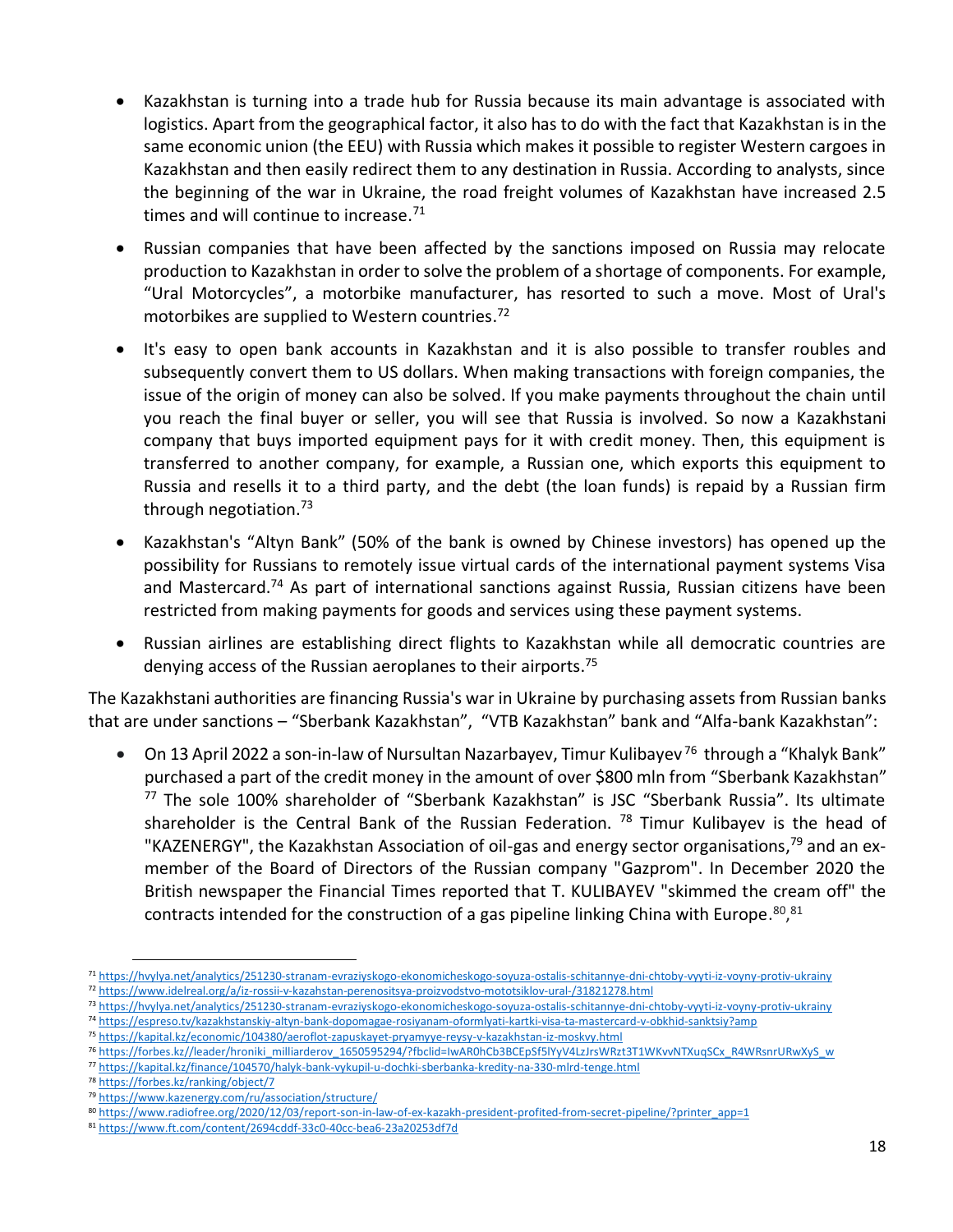• "Freedom Finance", an investment company owned by Russian citizen Timur Turlov, may acquire shares in Russia's Sberbank. "Freedom Finance" is headquartered in Almaty. According to anonymous sources, Turlov is a figurehead of the Nazarbayev family and his entourage used to conceal more than \$3 billion in assets. According to "Frank Media", "Freedom Finance" is ready to grant a capital in the amount of \$800 mln and a remuneration equal to \$200-300 mln to a shareholder of Sberbank Kazakhstan with the support of a regulator in Kazakhstan. And to make this deal go through it's necessary to have an OFAC licence, so the National Bank of Kazakhstan is ready to fly to Washington to get it.<sup>82</sup>

In order to obtain the OFAC licence to help Sberbank Kazakhstan evade the sanctions, TURLOV has renounced his Russian citizenship, ostentatiously provided humanitarian aid to Ukraine and and was granted Kazakhstani citizenship on an expedited basis.<sup>83</sup> The estimated wealth of Turlov is over US \$3 billion 84,85

Another possible buyer could be the Kazakhstani government, represented by the national management holding "Baiterek", which is currently negotiating with the Russian Federation to buy "Sberbank Kazakhstan". <sup>86</sup>

- The sole shareholder of another sanctioned bank, "VTB Kazakhstan", is PJSC "VTB Bank" (Russia), which is ultimately controlled by the Russian government.<sup>87</sup> VTB is working to find new investors to sell the bank in Kazakhstan and change ownership.<sup>88</sup>
- According to some reports, members of the Nazarbayev's family controls 80% of the banking sector of Kazakhstan, including the JSC Bank "CenterCredit". Kazakhstan's Bank "CenterCredit" completed a transaction to purchase Alfa Bank Kazakhstan from its shareholder, the Russian bank Alfa Bank. Upon completion of the transaction, the new owner urgently renamed "Alfa Bank Kazakhstan" to "Eco Center Bank". On the websites of both seller and buyer it was explicitly pointed out that "*the adopted measures would facilitate the efforts to get the bank delisted from the list of Western and USA sanctions*". Following public criticism by the civil society and opposition on social networks, the statement was instantly removed from the websites of these two financial institutions that same day. In the morning of 21 April 2022 an updated version of the press release was published, and this time it didn't mention



фото: alfabank.kz

После заключения сделки Банк ЦентрКредит станет 100%-ным акционером Альфа-Банка и планирует провести ребрендинг.

Информация была опубликована на официальной странице Альфа-Банка. Сообщается, что договорённость о заключении сделки достигнута.

«АО «Альфа-Банк» полностью выйдет из состава акционеров и отзовёт своих представителей из Совета директоров. После юридического завершения сделки Банк ЦентрКредит проведет ребренлинг Банка Принятые меры оудут способствовать выходу Банка из санкционных списков США и ряда других стран», - говорится в сообщении.

Альфа-Банк станет полностью казахстанским, и БКЦ готов поддержать его собственными средствами.

**Alfa Bank's message, which explicitly states that "the measures taken will facilitate the bank's removal from the sanctions lists"**

<sup>82</sup> <https://frankrg.com/65547>

<sup>83</sup> <https://kz.kursiv.media/2022-04-19/glava-freedom-holding-timur-turlov-nameren-poluchit-grazhdanstvo-kazahstana/>

<sup>84</sup> [https://forbes.kz//leader/hroniki\\_milliarderov\\_1650595294/?fbclid=IwAR0hCb3BCEpSf5lYyV4LzJrsWRzt3T1WKvvNTXuqSCx\\_R4WRsnrURwXyS\\_w](https://forbes.kz/leader/hroniki_milliarderov_1650595294/?fbclid=IwAR0hCb3BCEpSf5lYyV4LzJrsWRzt3T1WKvvNTXuqSCx_R4WRsnrURwXyS_w) <sup>85</sup> <https://www.facebook.com/mukhtar.ablyazov/posts/2524054247729120>

<sup>86</sup> https://vlast.kz/novosti/50300-holding-bajterek-vedet-peregovory-o-pokupke-sberbanka-kazahstan.html

<sup>87</sup> <https://forbes.kz/ranking/object/22>

<sup>88</sup> https://orda.kz/dochki-sberbanka-i-vtb-v-kazahstane-mogut-smenit-sobstvennika/